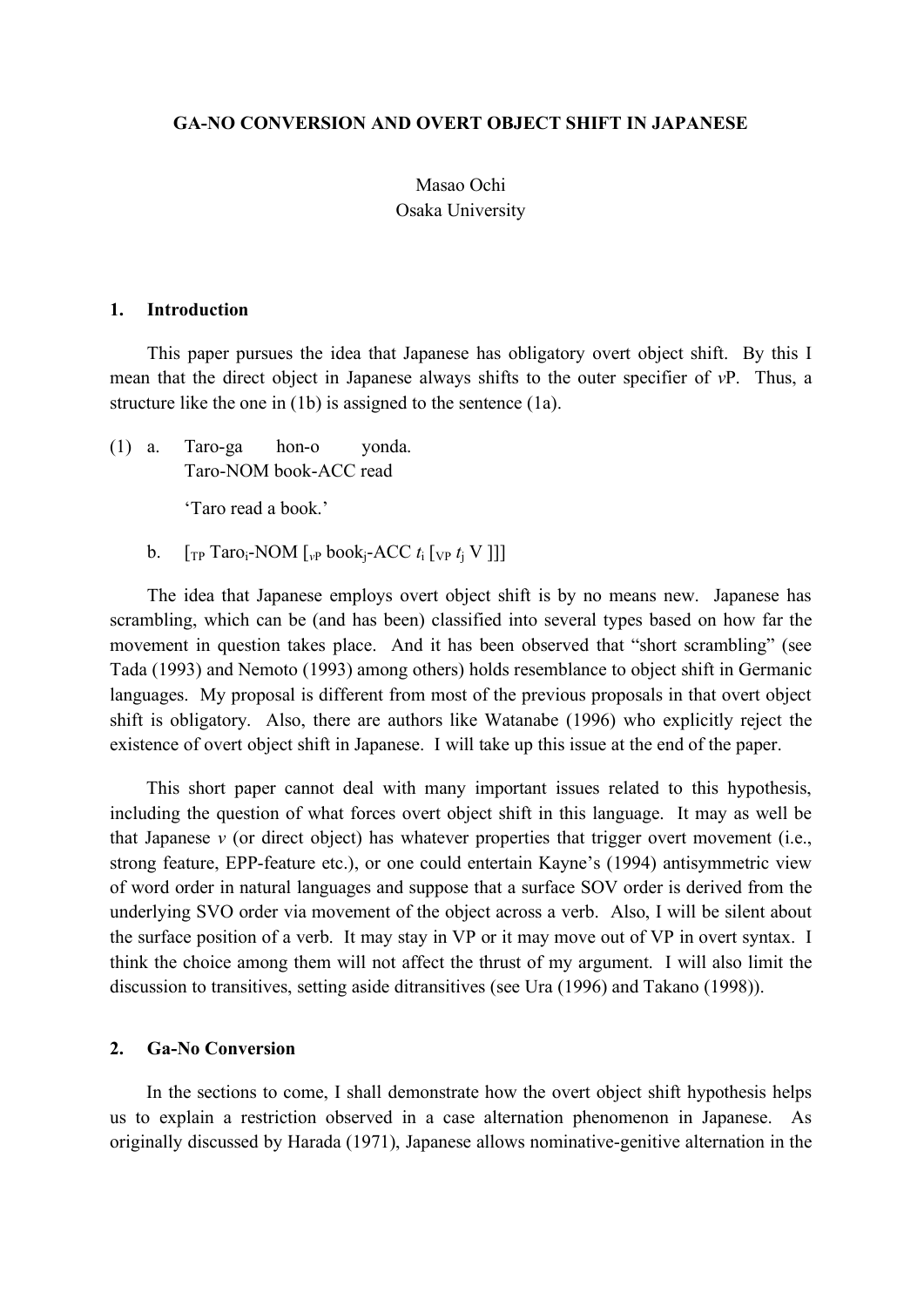prenominal clause (2), which is known as Ga-No Conversion (GNC) (see Bedell (1972), Shibatani (1975), Nakai (1980), Saito (1983), Miyagawa (1993), Watanabe (1996), Hiraiwa (2000), and Ochi (2001), to name a few).

(2) a. Taro-ga naita riyuu Taro-NOM cried reason

'the reason that Taro cried'

b. Taro-no naita riyuu Taro-GEN cried reason

'the reason that Taro cried'

Following works of Harada, Watanabe (1996) highlights one intriguing property of this construction. Object cannot be present when the subject is genitive, as shown in (3b).

(3) a. Taro-ga hon-o katta mise Taro-NOM book-ACC bought store 'the store where Taro bought a book' b. \*Taro-no hon-o katta mise Taro-GEN book-ACC bought store

'the store where Taro bought a book'

This transitivity restriction on GNC is known to be lifted when the object is phonologically empty, as shown below:

- (4) a. Taro-ga [*e*] katta hon Taro-NOM bought book 'the book that Taro bought'
	- b. Taro-no [*e*] katta hon Taro-GEN bought book 'the book that Taro bought'

As Watanabe (1996) points out, the saving effect observed in (4b) should not be framed in terms of an adjacency requirement imposed on genitive subject and a predicate of the prenominal clause, since preposing of a direct object does not lead to improvement, as shown in (5b).

(5) a. \*Taro-no hon-o katta mise Taro-GEN book-ACC bought store

'the store where Taro bought a book'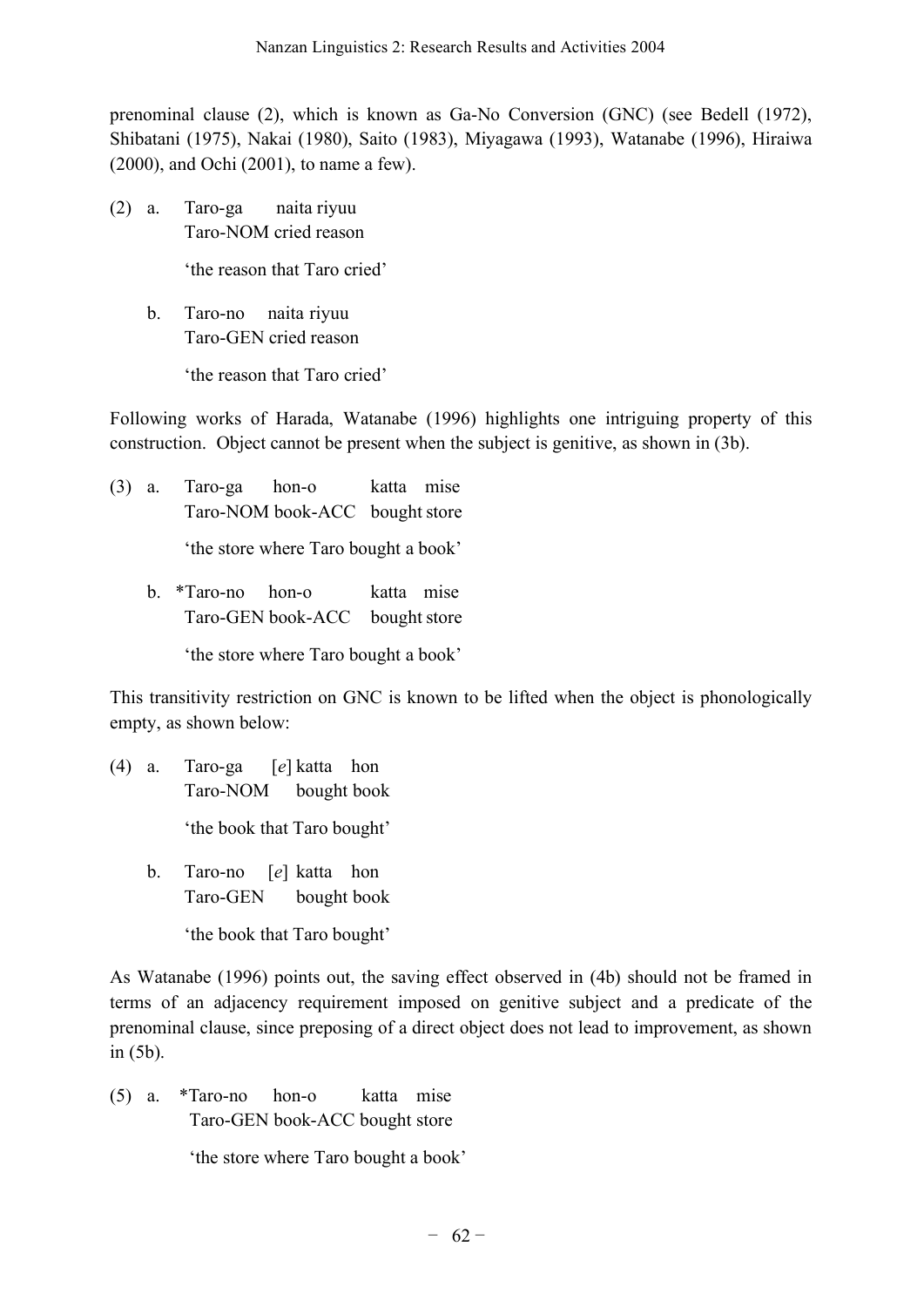b. \*Hon-o Taro-no katta mise book-ACC Taro-GEN bought store

# **3. Previous Analyses on GNC**

There have been several approaches to GNC in the literature. One dominant analysis of GNC capitalizes on the fact that GNC occurs in clauses inside a nominal. For instance, analyses in Bedell (1972) and Saito (1983) are crucially based on the generalization that in Japanese, an element immediately dominated by a projection of a nominal bears -*no*.

(6) a. Taro $*($ -no) hon Taro-GEN book

'Taro's book'

- b. Tokyo-kara\*(-no) densha Tokyo-from-GEN train
	- 'a train from Tokyo'

These authors attempt to assimilate GNC to the generalization in (6) by arguing that the subject of a sentential modifier of a nominal, when marked with -*no*, is in fact located in a position immediately dominated by a projection of a nominal, such as the spec of NP.

(7)  $\lceil_{NP}$  Taro<sub>i</sub>-no  $\lceil t_i \rceil$  naita riyuu ] Taro-GEN cried reason

Miyagawa (1993) offers the most comprehensive analysis along this line. Adopting the DP hypothesis, he proposes that genitive Case is licensed by D. His claim is motivated by scope facts. Let us consider (8) (taken from Ochi (2001)). Of importance is the fact that (8b) has an additional reading absent in (8a).

- (8) a. [[[Rubii-ka shinju]-ga yasuku-naru] kanousei]-ga 50% izyoo da. ruby-or pearl-NOM cheap-become probability-NOM 50% over is
	- i. 'The probability that rubies or pearls become cheap is over 50%.'
	- ii. \*'The probability that rubies become cheap or the probability that pearls become cheap is over 50%.'
	- b. [[[Rubii-ka shinju]-no yasuku-naru] kanousei]-ga 50% izyoo da. ruby-or pearl-GEN cheap-become probability-NOM 50% over is
		- i. 'The probability that rubies or pearls become cheap is over 50%.'
		- ii. 'The probability that rubies become cheap or the probability that pearls become cheap is over 50%.'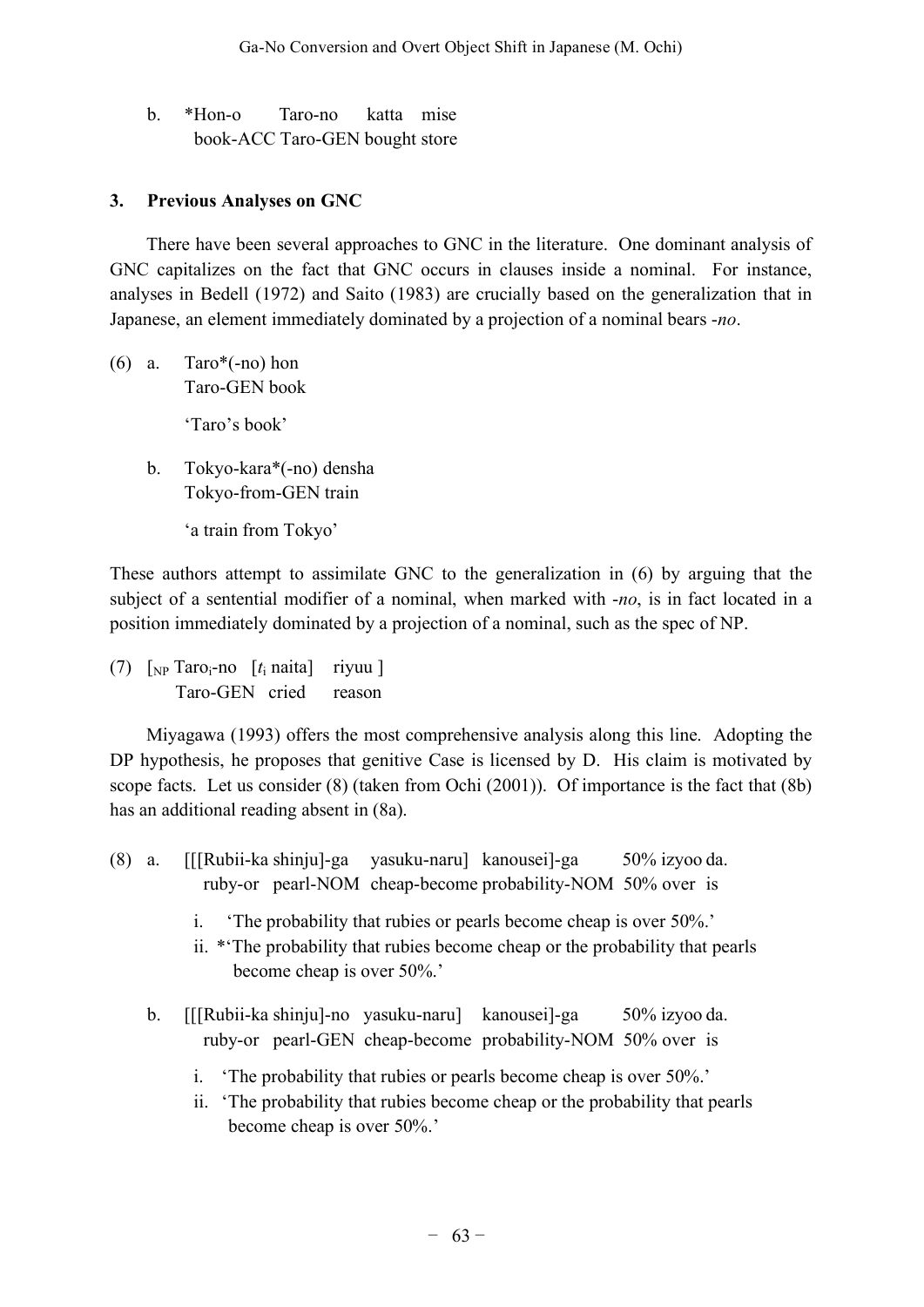For Miyagawa (1993), (8a) is unambiguous because the nominative subject is licensed by T within the prenominal clause, which is why it always falls within the scope of the head noun. (8b), with the genitive subject, exhibits scope ambiguity because the genitive subject moves into the spec of DP and, therefore, it is located higher than the head noun. <sup>1</sup> Developing Miyagawa's analysis further, Ochi (2001) argues that the behavior of the genitive phrase is not uniform: it sometimes moves to the spec of DP in overt syntax and it is sometimes licensed in-situ (i.e., licensed via feature movement or AGREE).

Watanabe (1996) presents an alternative hypothesis. For him, genitive Case in GNC has nothing to do with a nominal head such as D. Taking the transitivity restriction as the central issue, Watanabe claims that genitive Case in GNC is an indication that the subject stays in a θ-position in overt syntax, which is allowed in fairly limited contexts: *wh*-clauses and some subjunctive clauses.

More recently, Hiraiwa (2000) has presented yet another hypothesis. Like Watanabe (1996), Hiraiwa rejects the idea that a nominal head like D is responsible for genitive in GNC. Instead, he proposes that C (or the C-T-V amalgamate) assigns/checks genitive Case.

It is not my intention to review these alternatives by placing them under careful scrutiny. I will leave this important task to another occasion. My immediate goal in the sections to follow is to provide a principled account of the transitive restriction on GNC. Consider the analyses in Miyagawa (1993) and Watanabe (1996). Although they disagree on a number of aspects of their analyses, they converge on one point. It is the idea that the transitivity restriction should be captured as Minimality effects.<sup>2</sup> Simply put, presence of object causes a problem with respect to the licensing of genitive subject. In this paper, I will follow their footsteps and explore how their idea can be executed in the current version of the minimalist program and, more importantly, what theoretical conclusions can be drawn from it.

#### **4. Proposal**

My central proposal is as follows. The transitivity restriction on GNC arises as the shifted object blocks AGREE involving the subject when it is genitive, but not when it is nominative. (9) below lists some of the crucial ingredients for my proposal.

- (9) a. Nominative Case is licensed by T, while Genitive Case is licensed by D (see Miyagawa (1993) and Ochi (2001)).
	- b. Japanese relative clauses are TPs (Murasugi (1991)).
	- c. DP (like *v*P and CP) is a phase. TP is not a phase.

 <sup>1</sup> <sup>A</sup> consequence of this analysis is that there is no QR or if QR is at work, it cannot move the nominative QP very far (i.e., out of the prenominal clause): otherwise, we would expect scope ambiguity in (8a) as well.

<sup>&</sup>lt;sup>2</sup> Hiraiwa (2000) briefly discusses this issue but does not offer an analysis.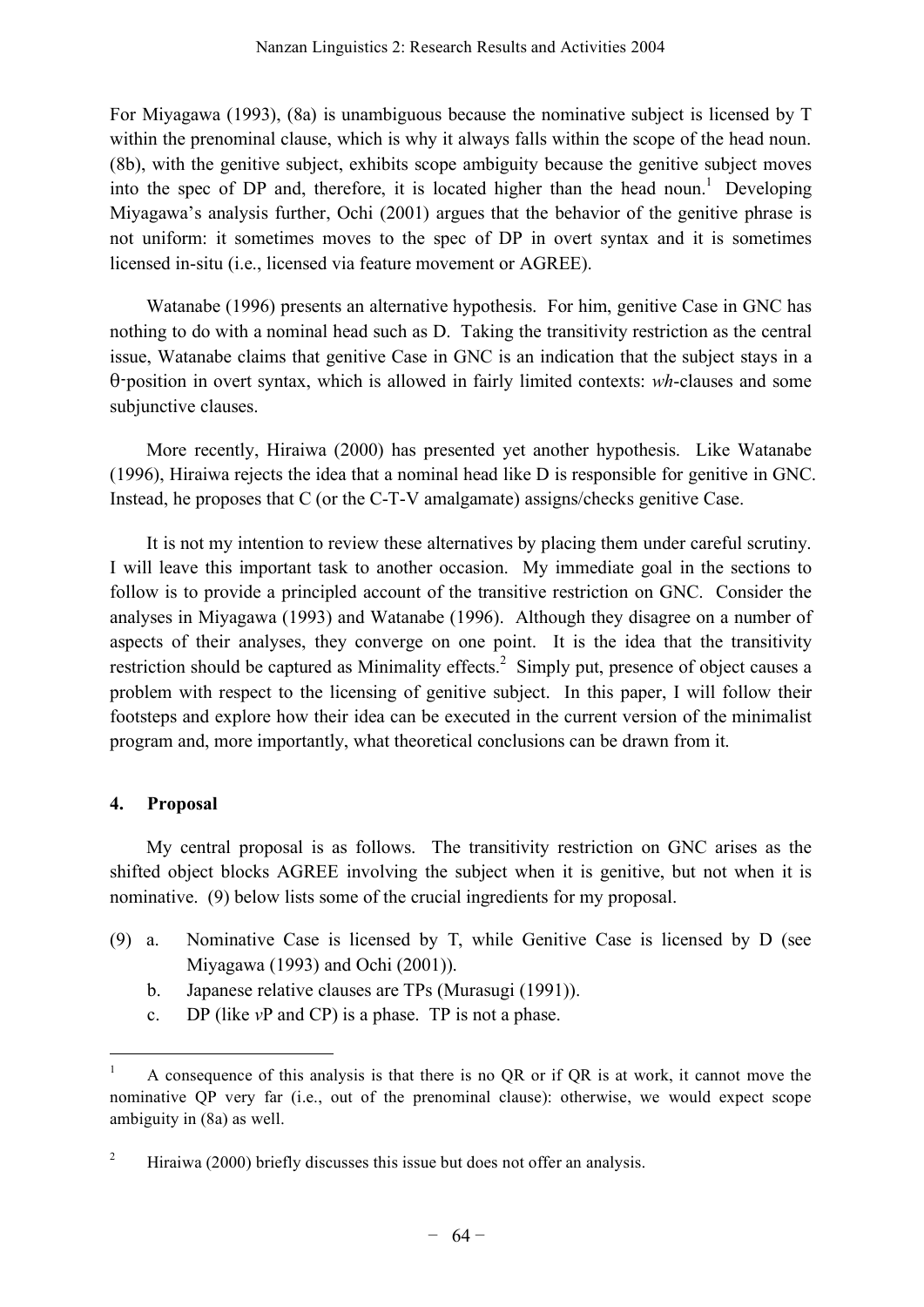d. Japanese involves overt object shift.

Among the alternative approaches touched upon in the previous section, I have adopted the approach to GNC in which D, a head external to the prenominal clause, is responsible for genitive Case. I hope the reason for this choice will become clear as the analysis unfolds (it is related to (9c)).

Let us see how data like (2), repeated below as (10), are analyzed in this analysis.

- (10) a. Taro-ga naita riyuu Taro-NOM cried reason 'the reason that Taro cried'
	- b. Taro-no naita riyuu Taro-GEN cried reason 'the reason that Taro cried'

AGREE holds of T and the nominative subject in (10a) in a trivial manner.

(11)  $\lceil \text{DP } D \rceil_{NP}$  reason  $\lceil \text{TP } T \rceil_{VP}$  Taro-NOM  $\lceil v \rceil_{VP}$  cried]]]]]]  $\uparrow$   $\uparrow$ 

As for (10b), AGREE holds of D and *Taro-no* 'Taro-GEN', as illustrated below: 3

(12)  $\lceil \ln P \rceil_{\text{NP}}$  reason  $\lceil \ln P \rceil_{\text{VP}}$  Taro-GEN  $\lceil \nu \rceil_{\text{VP}}$  cried]]]] |\_\_\_\_\_\_\_\_\_\_\_\_\_\_\_\_↑

Assuming with Murasugi (1991) that Japanese prenominal clauses are TPs, the DP shown in (12) includes two phases, *v*P and DP. The genitive subject, sitting in the spec of *v*P, is accessible from D on a par with AGREE holding in *wh*-movement constructions shown below, where a *wh*-phrase at the edge of  $vP$  is accessible from  $C<sup>4</sup>$ .

<sup>&</sup>lt;sup>3</sup> For the moment I will ignore the EPP property of Japanese. I will discuss it in section 5.2.

<sup>&</sup>lt;sup>4</sup> One question is why the head N *riyuu* 'reason' does not block an AGREE relation between D and the genitive subject in (12). I can think of two possible reasons. First, the head N may undergo overt raising to D. Given that only the head of a chain acts as an intervener (see Chomsky 2001), *riyuu* does not intervene. Alternatively, we may capitalize on the fact that *riyuu* is a bare noun (it is a predicate). If we assume that features relevant for φ-agreement reside in the D head of the DP argument, it is quite plausible that  $D$  in (12) has access to the closest  $DP$  (the genitive subject), bypassing *riyuu*.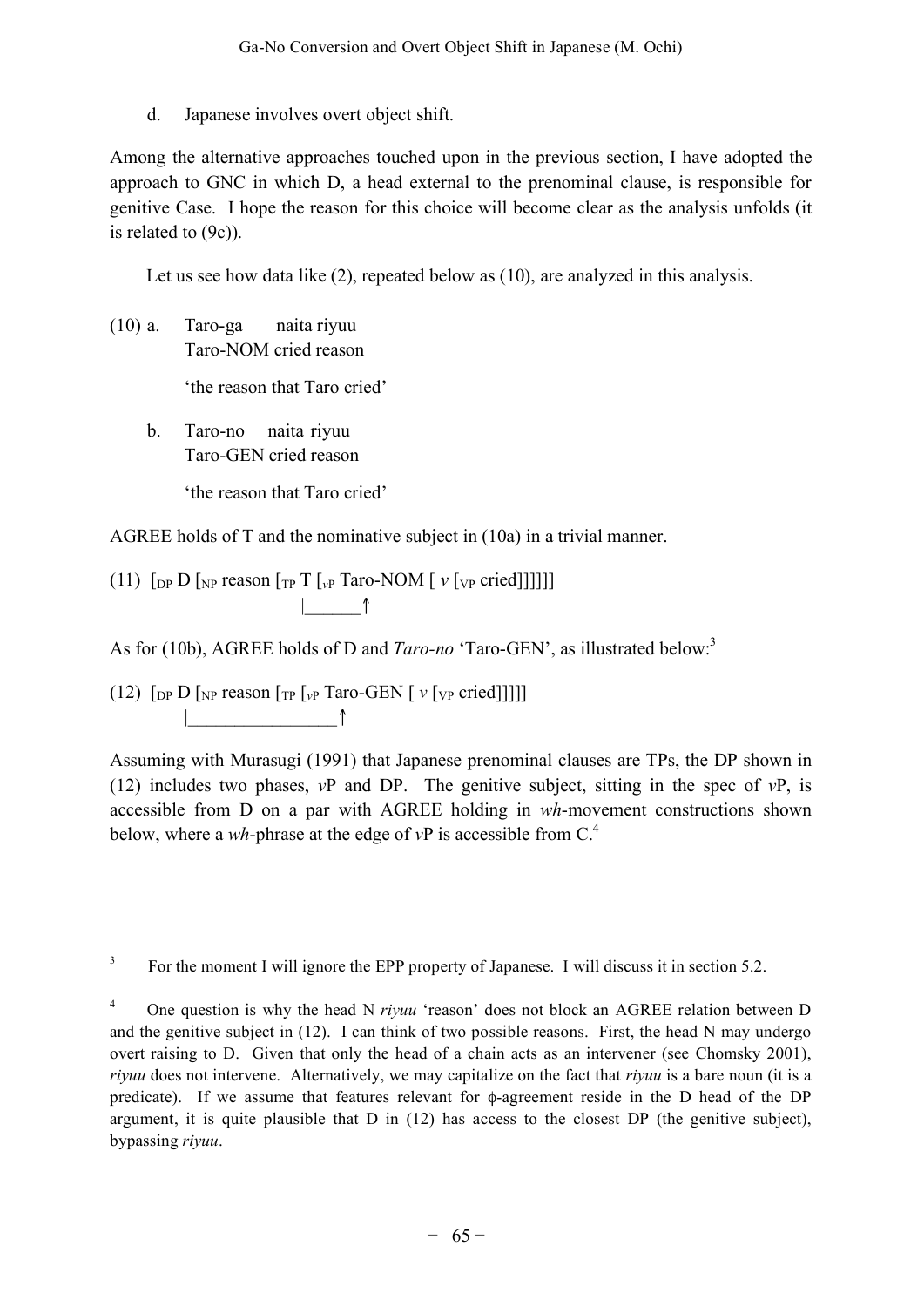(13) a. (I wonder) what you cooked.

b.  $\left[ \int_{\mathbb{C}P} C \left[ \int_{\mathbb{C}P} \gamma \rho w \right] \left[ \int_{\mathbb{C}P} w \right] \right]$  [*vp cooked t<sub>i</sub>*]]]]] |\_\_\_\_\_\_\_\_\_\_\_↑

Before examining the transitivity restriction imposed on the GNC, I shall discuss one more theoretical issue: locality concerning multiple specifiers:

(14)  $[z_{P} Z ... [HP SPEC_{1} [HP SPEC_{2} [HYP]]]]$ 

Chomsky (2000) formulates the Equidistance Principle, given in (15), thereby allowing probe Z to reach the inner specifier (SPEC<sub>2</sub>) across the outer specifier (SPEC<sub>1</sub>).

(15) Terms of the minimal domain of H are equidistant from probe Z.

Chomsky (2001), on the other hand, proposes that Z's access be limited, in principle, to the highest specifier. This proposal is summarized below.

(16) Only the phonological edge of HP (i.e., an edge element with no phonological content c-commanding it within HP) is accessible to Z.

I would like to propose a hybrid theory of locality for multiple specifiers by incorporating both (15) and (16). My proposal is that (15) holds during one phase level, and (16) holds thereafter. That is, Equidistance holds during a phase level  $PH_1$  in which the minimal domain in question is established, and once the derivation has completed  $PH_1$  and reached the next phase  $PH_2$ , terms of the minimal domain of H (including multiple specifiers of H) are assigned rigid, asymmetric hierarchical relations.<sup>5</sup> It should be noted here that the proposed hypothesis is fully in line with the viewpoint that English employs overt object shift (see Johnson (1991), Koizumi (1995), and Lasnik (1999a, b)).<sup>6</sup>

(ii)  $[v \dots [T_P T]_{vP}$  French<sub>i</sub>  $[v_P T \dots [v]_{vP} V t_i ]]]]]]$ |\_\_\_\_\_\_\_\_\_\_\_\_\_\*\_\_\_\_\_\_↑

 <sup>5</sup> The last point is shared by the *Phase Impenetrability Condition*, which introduces an asymmetry among terms of the minimal domain of H when the derivation reaches the next higher phase ZP: the specifier (i.e., edge) of H is still accessible to Z while the complement of H is not, with H as well as Z being a phase head.

<sup>6</sup> My proposal about the local application of Equidistance has some implication for ECM constructions (i).

<sup>(</sup>i) I believe Tom to like French.

If English always employs overt object shift (but see Lasnik (1999a)), it leads us to the conclusion that the infinitival clause in English has EPP, contrary to the proposals in Grohmann et al. (2000) and Bošković (2002). If the infinitival clause lacks the EPP, the higher *v*, which is a phase head, cannot access the embedded subject.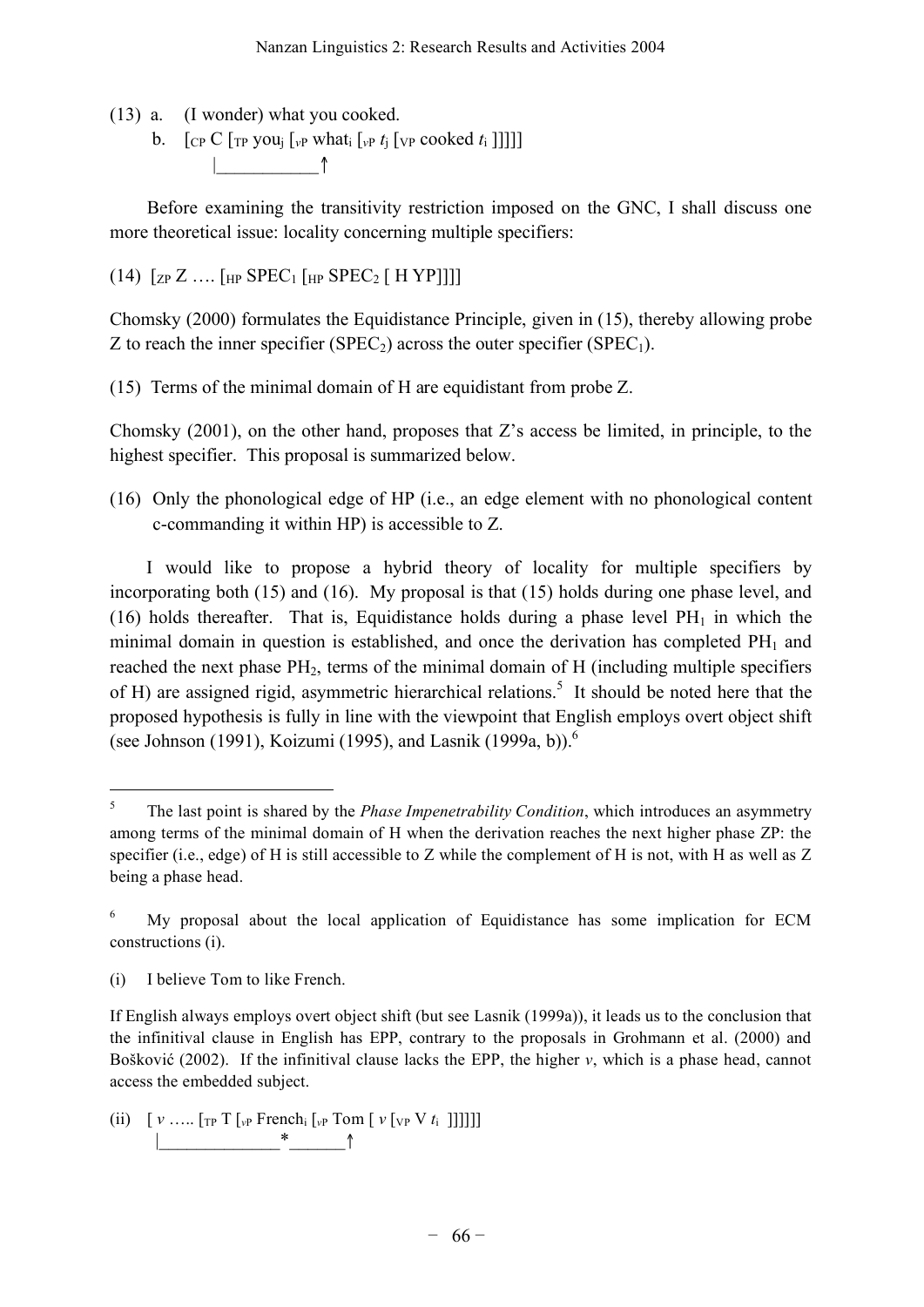With this much in mind, let us examine the contrast in (3), repeated as (17).

- (17) a. Taro-ga hon-o katta mise Taro-NOM book-ACC bought store 'the store where Taro bought a book'
	- b. \*Taro-no hon-o katta mise Taro-GEN book-ACC bought store

'the store where Taro bought a book'

The data here are relative clauses. Let us for the moment ignore the relative gap (corresponding to *mise* 'store') and focus on how the subject is licensed. Nominative subject in (17a) is licensed at the level of TP, as shown in (18). Thus, (15) is at work and AGREE successfully holds of T and SU.

$$
(18) \; [\text{tp T } \dots \text{ [vP } OB \text{ [vP } SU \text{ [ } v \text{ [vP } \dots \text{ toB } ..]]]]]
$$

On the other hand, genitive subject in (17b) is licensed at the level of DP, which is the next higher phase. Therefore, (16) comes into play and only OB is accessible to the probe D. The example is ruled out for this reason.

(19)  $[D [T_{\text{P}} T ... [T_{\text{P}} T_{\text{P}} S U [V [T_{\text{P}} ... T_{\text{O}} B ...]]]]]$ |\_\_\_\_\_\_\_\_\_\*\_\_\_\_\_\_\_↑

One crucial point in our discussion is that AGREE operating in GNC is φ-sensitive. That is, the probe D searches for an element with φ-features to mach them against its own φfeatures. On the other hand, the probe C seeks a *wh*-feature in (13), repeated below as (20), which is why the subject located in the spec of TP is irrelevant.

- (20) a. (I wonder) what you cooked.
	- b.  $\int_{\mathbb{C}P} C \int_{\mathbb{C}P} y \, \text{out}_i \left[ \int_{\mathbb{C}P} v \, \text{that}_i \left[ \int_{\mathbb{C}P} t_i \right] \left[ \int_{\mathbb{C}P} \text{cooked } t_i \right] \right]$ |\_\_\_\_\_\_\_\_\_\_\_↑

There is good reason to think that D serves as a  $\phi$ -sensitive probe, like T and unlike C. It has been noted in the literature (see Huang (1982), Chomsky (1986), and Culicover and Rochemont (1992)) that a nominal phrase allows extraction of a nominal *wh*-phrase (21) but disallows extraction of a non-nominal *wh*-phrase (22b).

(21) Who did you like a picture of *t*?

- (22) a. \*[Which table] did you like  $[p_P \text{ a book } [PP \text{ on } t]]$ ?
	- b. \* [On which table] did you like  $\lceil \frac{D}{2} \rceil$  a book *t*]?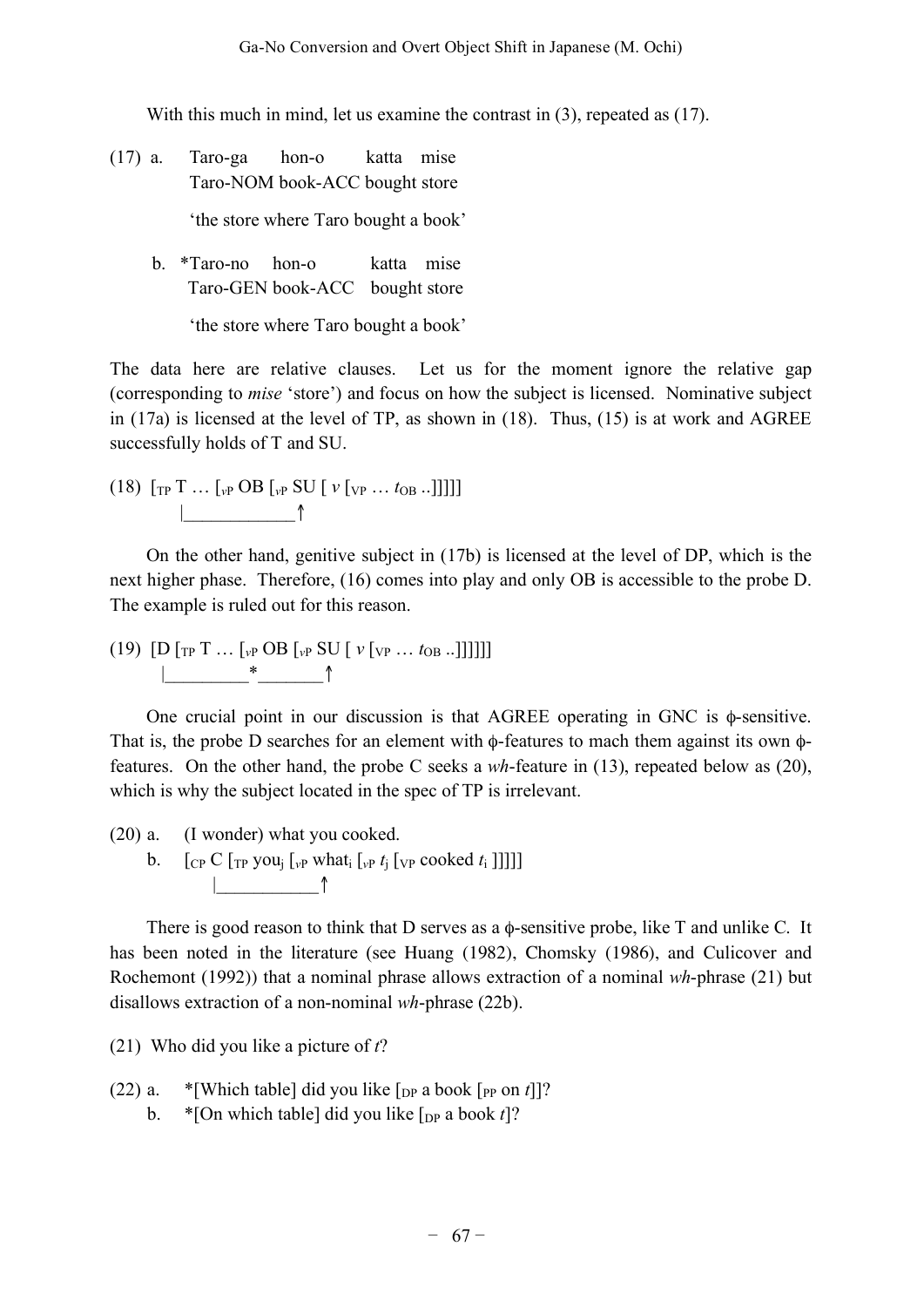Although (22a) is excluded as a violation of the Adjunct Condition, as it involves extraction out of the PP adjunct within the object NP, it is not clear what excludes  $(22b)$ .<sup>7</sup> In Chomsky and Lasnik's (1993) terms, for instance, the movement of the PP *on which table* crosses no barrier. Thus, a descriptive generalization is that a DP is a barrier for movement of a nonnominal element. As discussed in Ochi (2000), this generalization receives an account if (i) D is a phase head and (ii) it agrees with an element with φ-features. Then examples (21) and (22) have three phase domains, DP, *v*P, and CP. Accordingly, an element inside DP is invisible for the higher phase head *v* (and eventually for C), unless the former moves to the edge of DP. In (21), AGREE holds of D and the nominal *wh*-phrase *who,* moving the latter to the spec of DP. On the other hand, the PP *on which table* in (22b) cannot resort to this option. The nominal vs. non-nominal asymmetry falls out.

In this connection, it is worth pointing out that GNC applies to *ga*-marked DPs but not to *ga*-marked PPs, as shown in (23). As is well-known, -*no* is required for a PP modifier of a noun, as shown in (24).

(23) Yokohama eki kara-ga/\*-no totemo chikai kooen Yokohama Station from-NOM/-GEN very close park

'the park that it is Yokohama Station that is very close from (it)'

(24) Yokohama Eki kara-no michi Yokohama Station from-GEN road

'a road from Yokohama Station'

Let us follow Kuroda (1988, 1992) and distinguish contextual Case marking and abstract Case marking (see also Fukui (1995), Saito (1985), and Murasugi (1991)). Under the assumption that -*no* is (a) contextually inserted (i.e., attached to a prenominal DP or PP), (b) a realization of the abstract genitive Case, or (c) both, (23) and (24) show that -*no* attached to PP belongs to the first category (i.e., it is due to the *no*-insertion rule (Murasugi 1991: chapter 2)). PP in (23) cannot be marked with -*no* because the context of this rule is not met (i.e., it is not immediately dominated by a projection of a noun), nor does it have Case properties.<sup>8</sup> On the basis of this consideration, I propose that DPs can, but non-DPs cannot, enter into an AGREE relation with D. This in turn supports the hypothesis that the genitive subject in GNC is licensed by the abstract genitive Case.

<sup>&</sup>lt;sup>7</sup> Culicover and Rochemont (1992) resort to the head-government requirement of the ECP.

<sup>&</sup>lt;sup>8</sup> Following the observation of Stowell (1981), it has sometimes been suggested that PP can check Case features (see Takano (1998)). However, Bresnan (1991) and Conway (1996) show that what looks like a PP subject is a NP/DP in disguise.

<sup>(</sup>i)  $\int_{DP}$  (place) under the bed] seems to be a nice place for the cat to sleep.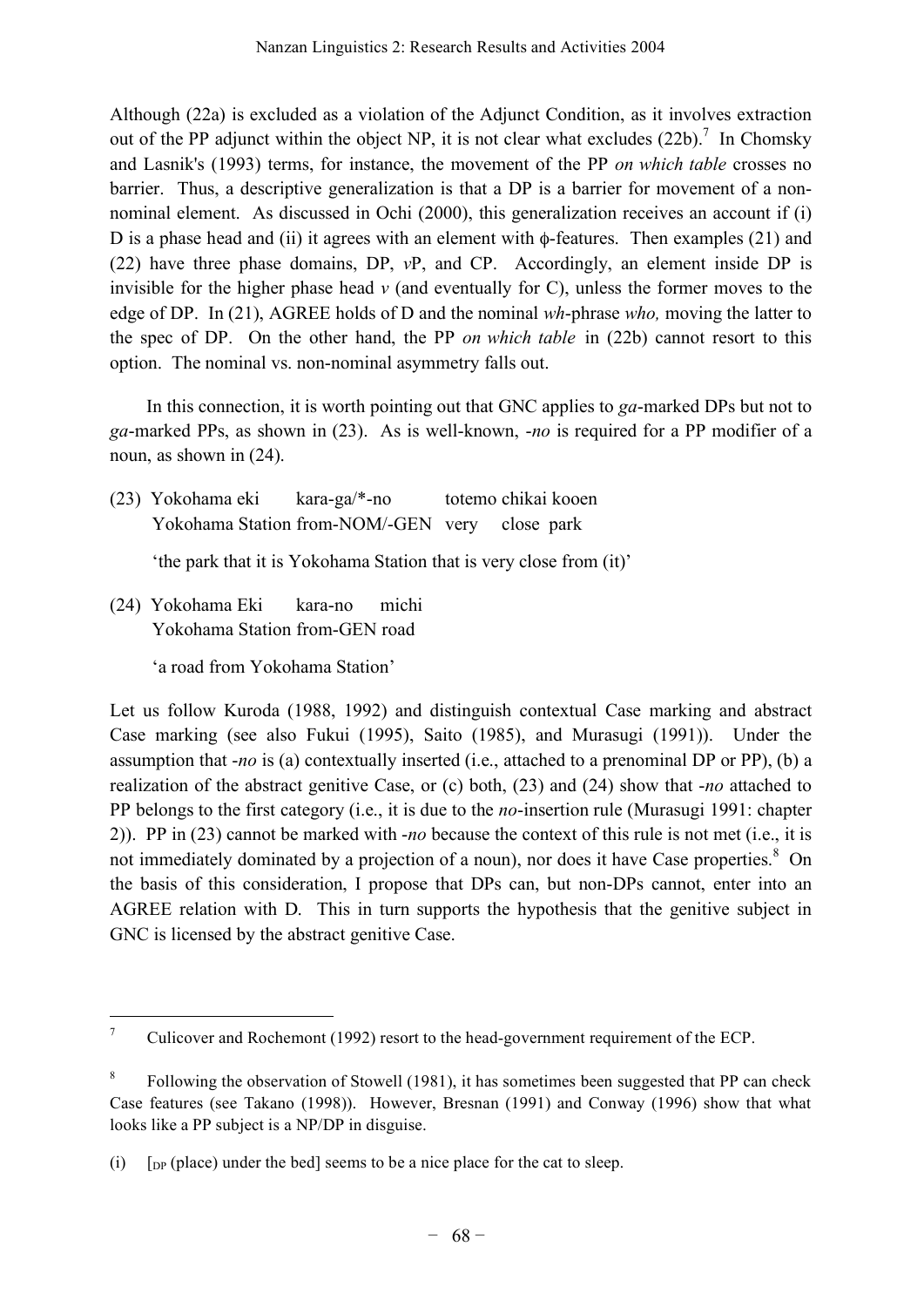Let us return to the contrast in  $(17)$  and recap. The crucial difference between nominative subject and genitive subject is that while the former is licensed within the phase in which the multiple specifiers are created and equidistant, the latter must wait until the next phase in order to be licensed, at which point equidistance no longer plays a role.

This analysis correctly predicts that (5b), repeated as (25b), is degraded.

(25) a. \*Taro-no hon-o katta mise Taro-GEN book-ACC bought store 'the store where Taro bought a book' b. \*hon-o Taro-no katta mise book-ACC Taro-GEN bought store 'the store where Taro bought a book'

(25b), in which the object is preposed, is no better than (25a). Suppose that the scrambled object is located at a TP internal position, which is lower than  $D^{\circ}$ . This point is confirmed by the fact that unlike genitive subject, a scrambled object does not take scope over the head noun, as noted by Miyagawa (1993).

| $(26)$ [[Rubii-ka shinju]-o | Taro-ga | kau] kanousei]-ga                        | $50\%$ izyoo da. |
|-----------------------------|---------|------------------------------------------|------------------|
| ruby-or pearl-ACC           |         | Taro-NOM buy probability-NOM 50% over is |                  |

- i. 'The probability that Taro buys rubies or pearls is over 50%.'
- ii. \*'The probability that Taro buys rubies or the probability that Taro buys pearls is over 50%.'

It follows that the head of the OB chain formed by scrambling necessarily intervenes between the probe D and the goal SU in a derivation for  $(25b)$ , as shown below.<sup>10</sup>

 $(27)$  [D [<sub>TP</sub> OB [T ... [<sub>*vP</sub> t*<sub>OB</sub> [*v<sub>P</sub>* SU [ *v* [*v<sub>P</sub> t*<sub>OB</sub> .......]]]]]]</sub>  $\uparrow$  \*  $\uparrow$ 

<sup>&</sup>lt;sup>9</sup> OB may be adjoined to TP or, if Miyagawa (2001) is correct, it may be in the spec of TP (but see the discussion below).

<sup>&</sup>lt;sup>10</sup> It is well-known that scrambling can be undone. Thus, OB scrambling may be undone but the result of this process cannot place OB in a position lower than the (outer) specifier of *v*P, since scrambling starts from the spec of *v*P.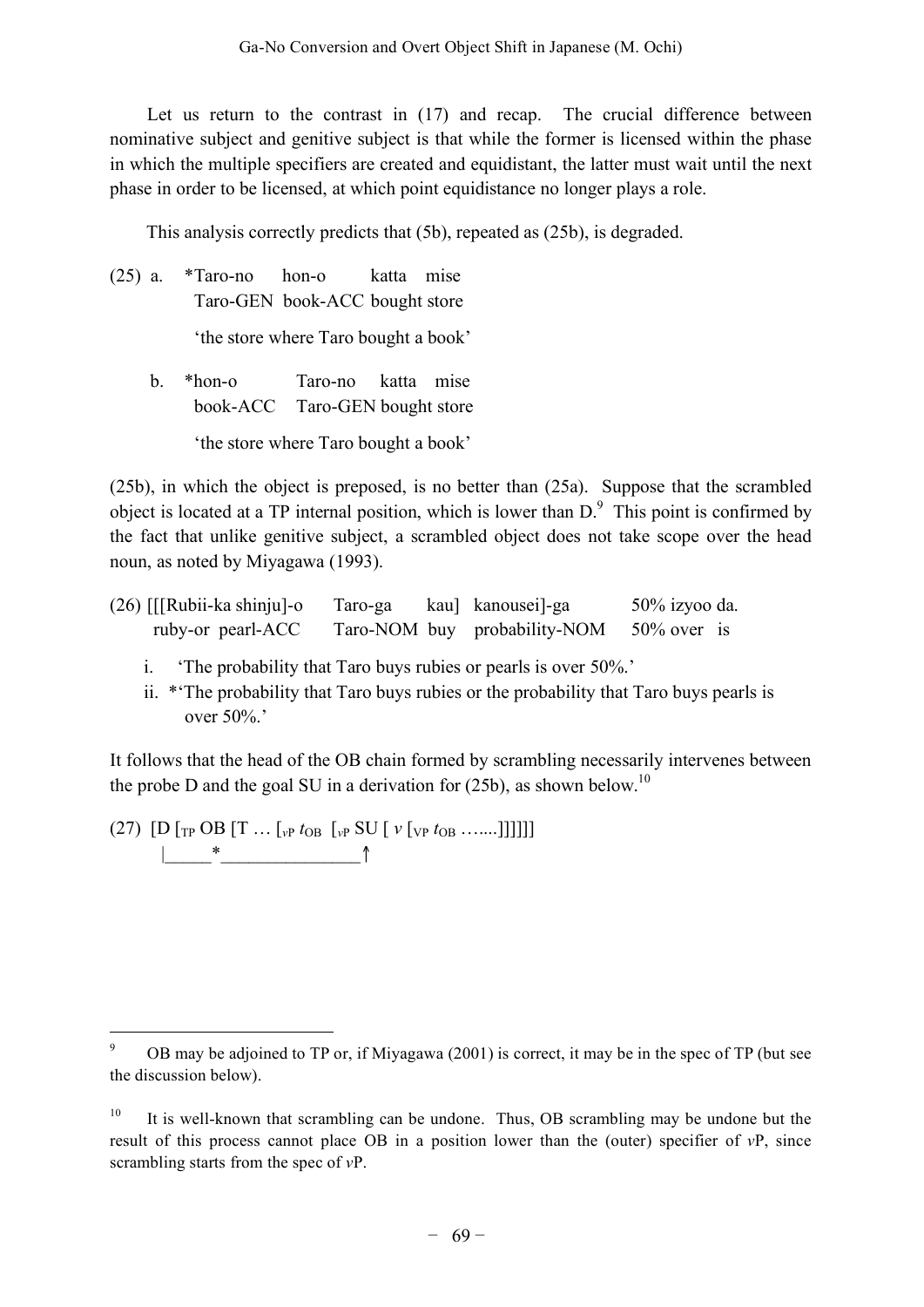Let us now turn to (4), repeated as  $(28)$ :

- (28) a. Taro-ga [*e*] katta hon Taro-NOM bought book 'the book that Taro bought'
	- b. Taro-no [*e*] katta hon Taro-GEN bought book

'the book that Taro bought'

Well-formedness of (28b) is consistent with the statement in (16). With the object lacking phonological content, the phonological edge of *v*P in (28b) is the genitive subject, which is therefore accessible to D.

 $(29)$   $[D [T P T ... [v P e [v P SU [ v [v P ...]]]]]]]$ |\_\_\_\_\_\_\_\_\_\_\_\_\_\_\_↑

Let us be more precise. Chomsky (2001) proposes that (16) need not be stipulated as a principle, its effects being derivable from other considerations. He suggests that a trace does not induce intervention effects, which are restricted to the head of a chain (or the whole chain). If this line of thinking is adopted for our discussion here, then it follows that movement involved in Japanese relativization must target a position which is at least as high as the specifier of DP, as illustrated below:

(30)  $\left[ \text{DP } OP_i \left[ D \left[ \text{NP} \text{book} \left[ \text{TP } \left[ \text{VP } t_i \left[ \text{VP} \text{Trace-H} \left[ V \left[ \text{VP} \text{ bought } t_i \right] \right] \right] \right] \right] \right] \right]$  $\uparrow$ 

Once the relative operator sits in the spec of DP, SU becomes accessible from D.

But I know of no language in which the relative operator moves so high. It will accordingly give us a problem with the semantics of relative clauses because we would require a language-specific rule, in addition to Predication Abstraction rule of Heim and Kratzer (1998), to convert Japanese relative clauses into predicates.

Let us therefore pursue an alternative possibility. Perlmutter (1972) (see also Kuno (1973)) claims that the gap in Japanese relatives can be *pro*, which is why no Subjacency effects are detected in this construction. The following example illustrates this point.

(31) [ [*e*i] [*e*<sup>j</sup> ] kiteiru fukuj  $\text{fuku}_{i}$ ]-ga kawaii kodomo<sub>i</sub> wearing clothes-NOM cute child

'the child who the clothes (he/she) is wearing is cute'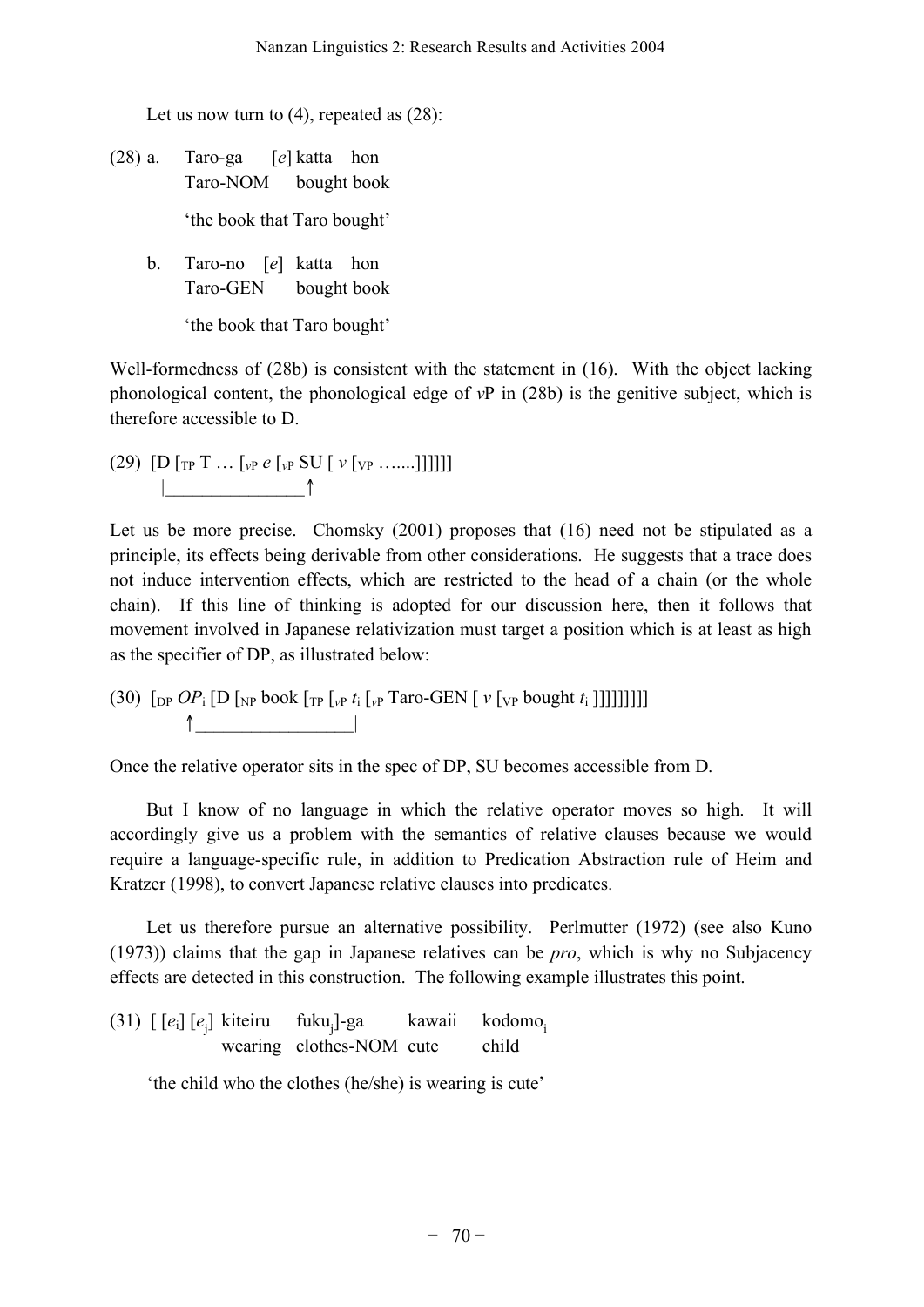And examples like (32) below confirm that *pro* does not induce intervention effects in  $GNC:^{11}$ 

(32) Yamada-ga hokkaidou-o otozureta shuu-wa yuki da-tta ga …. Yamada-NOM Hokkaido-ACC visited week-top snow be-past but

'The week when Yamada visited Hokkaido was snowy, but ...'

a. Satou-ga soko-o otozureta shuu-wa hare datta. Sato-NOM there-ACC visited week-top sunny was

'The week when Sato visited there was sunny.'

b. Satou-ga [*e*] otozureta shuu-wa hare datta. Sato-NOM visited week-top sunny was

'The week when Sato visited [*e*] was sunny.'

c. \*Satou-no soko-o otozureta shuu-wa hare datta. Sato-GEN there-acc visited week-top sunny was

'The week when Sato visited there was sunny.'

d. Satou-no [*e*] otozureta shuu-wa hare datta. Sato-GEN visited week-top sunny was

'The week when Sato visited [*e*] was sunny.'

(32b), which is similar to (32a) except that the object is *pro*, is grammatical. (32c) has genitive subject and the sentence is degraded due to the transitivity restriction. Of our interest is (32d), which contains genitive subject and the object *pro*. Unlike (32c), this sentence is grammatical.

But why doesn't *pro* induce intervention effects? Takahashi's (2001) analysis offers a straightforward answer. Takahashi shows that empty categories in general do not undergo movement (but are licensed in-situ via AGREE). Thus, no intervention effects arise in examples like (28b) and (32d) because, unlike a lexical DP, the object *pro* remains inside VP and does not undergo move to the spec of *v*P. Our analysis of GNC is thus quite consistent with the *pro* hypothesis for Japanese relativization.<sup>12</sup>

<sup>&</sup>lt;sup>11</sup> See more discussion of null arguments and GNC in section 5.1. Note that the data here involves two gaps, one in the object position and another in an adjunct position (for relativization). Of our interest is, of course, the former.

 $12$  This is one crucial respect in which our account differs from Watanabe (1996), who argues that GNC is a manifestation of *wh*-agreement.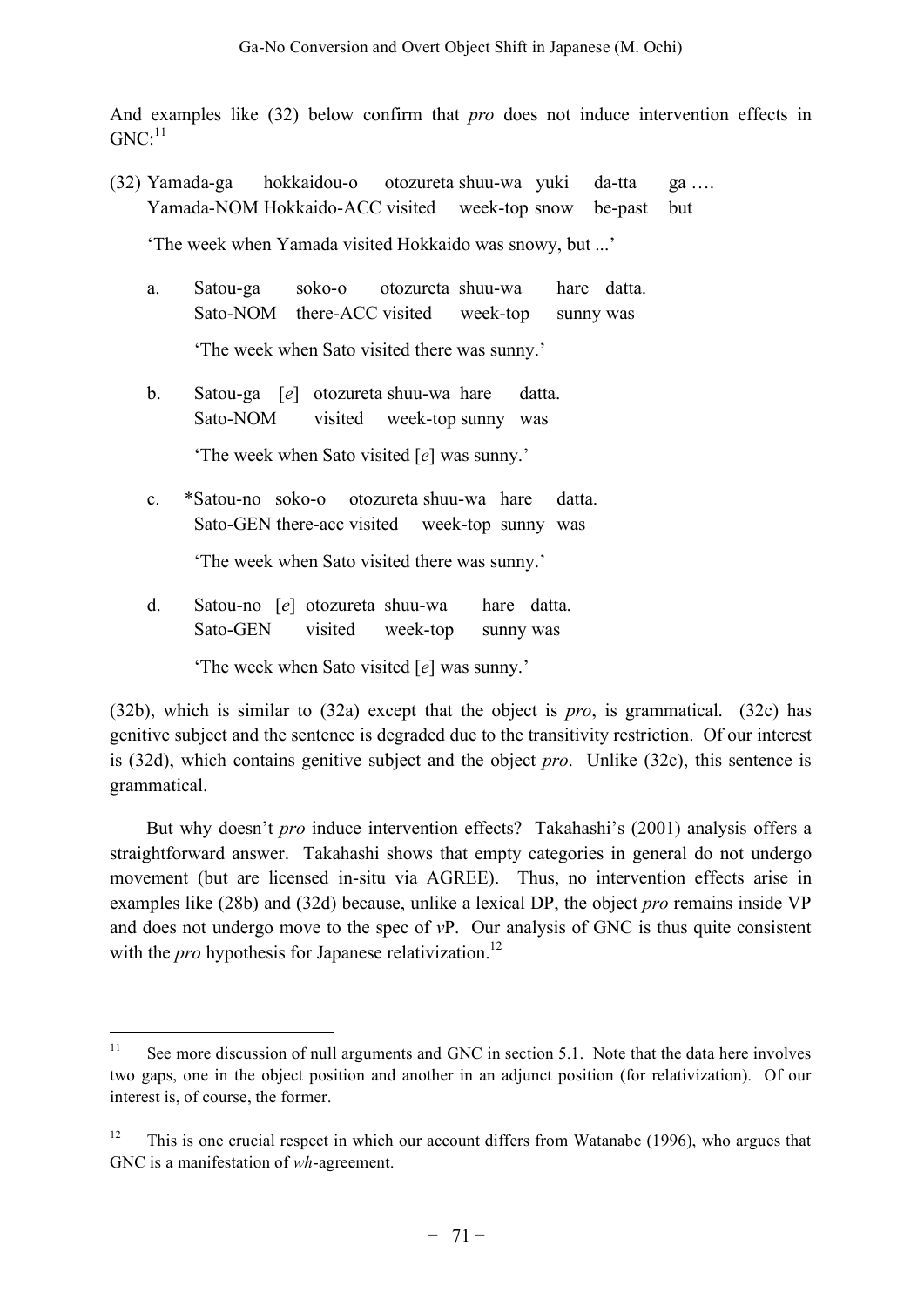Let me end this section with a remark on (9a). Following Miyagawa (1993) and Ochi (1999), I have maintained throughout that D, a head external to the relative clause, is responsible for genitive Case. But my proposal can be reframed in an analysis in which something other than D assigns/checks off genitive Case. Take C, for instance. Since C also introduces a new phase domain, the hypothesis that C is responsible for genitive Case (while T is responsible for nominative Case) would give us more or less the same result. Thus, depending on how exactly Hiraiwa's (2000) "C-T-V amalgamation" is worked out, and depending on precisely how genitive Case licensing differs from nominative Case licensing in his analysis, his C-based analysis of GNC may or may not be made compatible with my proposal.

### **5. Some Consequences**

# **5.1. Null Argument and Strict/Sloppy Identity Readings**

It was proposed in the last section that *pro* does not undergo overt object shift and hence does not act as an intervener. This subsection shows that there are in fact cases in which a null object induces intervention effects. This point is demonstrated by the fact that a null object in GNC affects possible interpretations.

Let us first consider the following examples.

(33) Hanako-ga jibun-no seetaa-o aratta. Taro-mo [*e*] aratta. Hanako-NOM self-GEN sweater-ACC washed Taro-also washed

# 'Hanako washed her sweater. Taro washed [*e*] also.'

As discussed by Otani and Whitman (1991), a null object construction yields a strict identity reading and a sloppy identity reading. That is, this example has a reading in which Taro washed Hanako's sweater (strict identity reading) and another reading in which Taro washed his own sweater (sloppy identity reading).

With this in mind, let us examine the following data. (34a) has nominative subject and (34b) genitive subject.

(34) Hanako-ga jibun-no seetaa-o aratta toki-wa chijimanakatta ga, … Hanako-NOM self-GEN sweater-ACC washed time-TOP shrink-not-past but

'The time when Hanako washed her sweater, (it) didn't shrink but ….

a. … Taro-ga [*e*] aratta toki-wa chijinda. -NOM washed time-TOP shrink-past

'… the time when Taro washed [*e*], (it) got shrunk.'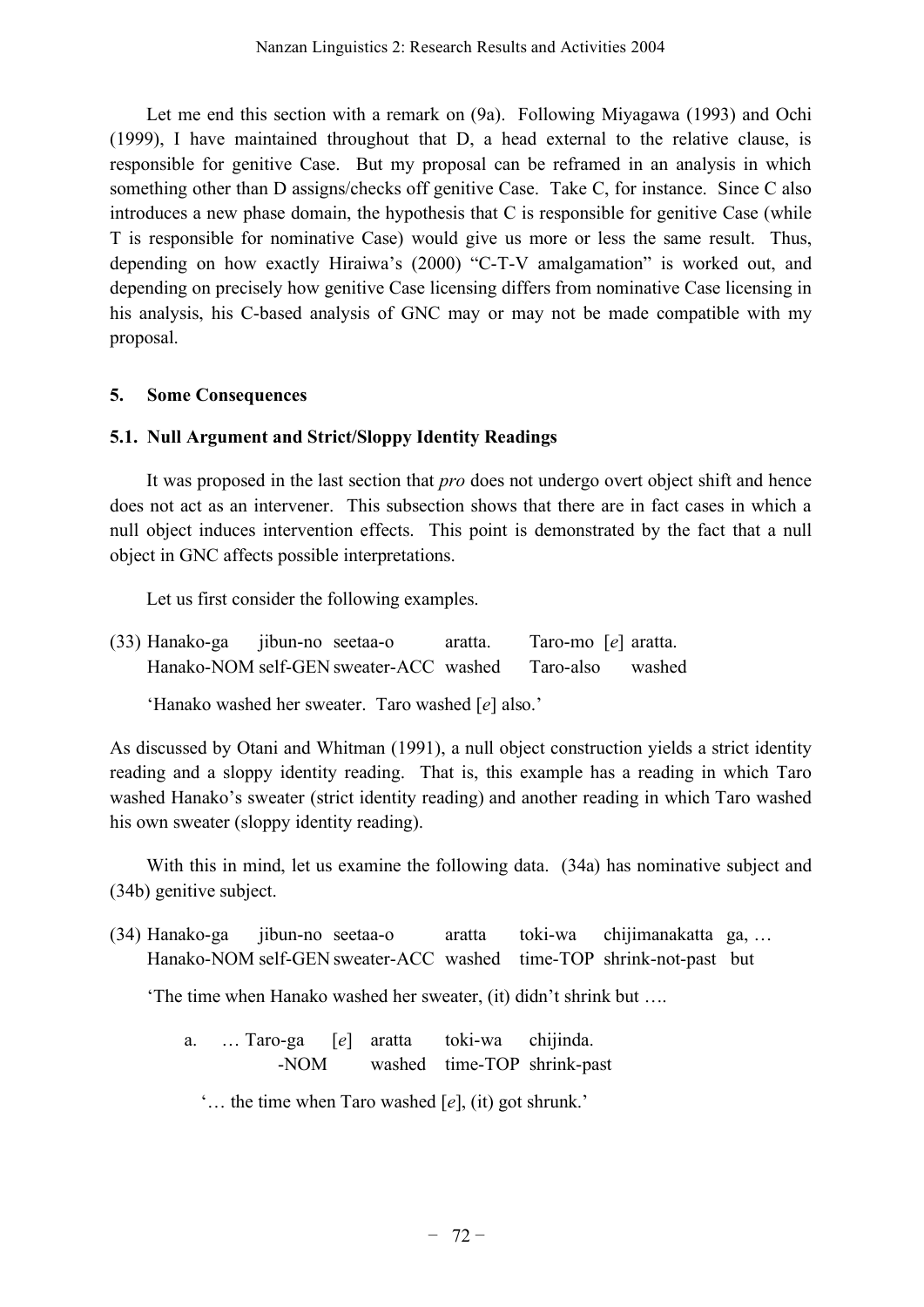b. … Taro-no [*e*] aratta toki-wa chijinda. Taro-GEN washed time-TOP shrink-past

'… the time when Taro washed [*e*], (it) got shrunk.'

While strict and sloppy interpretations are equally available for (34a), the dominant reading of (34b) is a strict identity reading. It is very hard, if not impossible, to get a sloppy identity reading in this example. What accounts for this fact?

I think the argument deletion hypothesis of Kim (1999) and Oku (1998) for Korean/Japanese provides us with a clue. These authors argue that a sloppy identity reading is derived via argument ellipsis, an operation available in Japanese and Korean but not in languages like English. According to this hypothesis, the example (33) on its sloppy identity reading is analyzed as involving PF deletion of the object in the second clause under identity, as shown below:<sup>13</sup>

(35) Hanako-ga jibun-no seetaa-o aratta. Hanako-NOM self-GEN sweater-ACC washed

Taro-mo <del>jibun-no seetaa-o</del> aratta. Taro-also self-GEN sweater-ACC washed

'Hanako washed her sweater. Taro also washed his sweater.'

Let us further assume that when *pro* occupies the object position, the example receives the strict identity interpretation on a par with (36) below, which has the pronoun *sore* 'it' in the second sentence.

(36) Hanako-ga jibun-no seetaa-o aratta. Taro-mo sore-o aratta. Hanako-NOM self-GEN sweater-ACC washed Taro-also it-ACC washed

'Hanako washed her sweater. Taro also washed it.'

Let us now return to (34). The fact that (34a) allows both readings indicates that it can be analyzed as in (37a) or as in (37b).

- (37) a. … Taro-ga *pro* aratta toki-wa chijinda. Taro-NOM washed time-TOP shrink-past
	- b. … Taro-ga jibun-no seetaa-o aratta toki-wa chijinda. Taro-NOM self-GEN sweater-ACC washed time-TOP shrink-past

(37a) yields the strict identity reading and (37b) the sloppy identity reading. Turning to (34b), the fact that it lacks the sloppy identity reading implies that (38b) is illicit.

<sup>&</sup>lt;sup>13</sup> To be precise, Oku's (1998) original analysis is based on LF copying of missing arguments.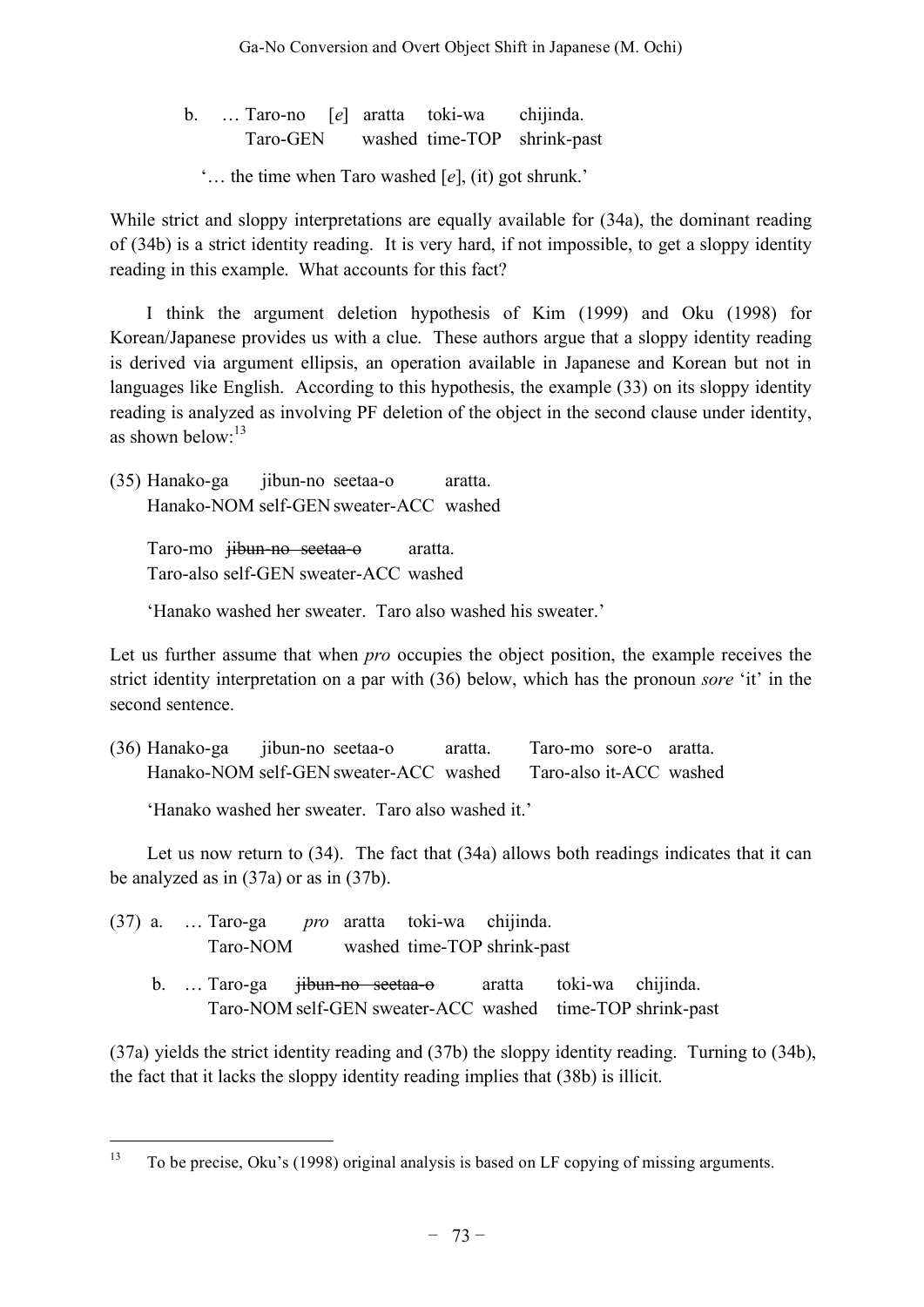- (38) a. … Taro-no *pro* aratta toki-wa chijinda. Taro-GEN washed time-TOP shrink-past
	- b. \*… Taro-no jibun-no seetaa-o aratta toki-wa chijinda. Taro-GEN self-GEN sweater-ACC washed time-TOP shrink-past

Since *pro* does not undergo object shift, (38a) is legitimate, yielding the strict identity reading. On the other hand, the object in (38b), though deleted at PF, undergoes overt object shift in syntax, thereby inducing an intervention effect.<sup>14</sup>

# **5.2. EPP in Japanese**

The analysis presented so far rests crucially on the supposition that Japanese has overt object shift (9d). This point has implications for the nature of the EPP Japanese. Let us reconsider (5), repeated as (39).

(39) a. Taro-ga hon-o katta mise Taro-NOM book-ACC bought store 'the store where Taro bought a book' b. \*Taro-no hon-o katta mise Taro-GEN book-ACC bought store

'the store where Taro bought a book'

Recall that (39b) is illicit because of a Minimality violation as shown in (19) (repeated as (40) below for convenience):

 $(40)$   $[D [T P T ... [v P OB [v P SU [v [v P ... b] B ...]]]]]$ |\_\_\_\_\_\_\_\_\_\*\_\_\_\_\_\_\_↑

But if T could attract SU (the genitive subject) to its specifier for an EPP satisfaction, moving it over OB, then SU should be accessible to D, and the derivation should converge, contrary to fact.

(41)  $[D]_{TP}$  SU-GEN  $\int_{\nu}$ P OB  $\int_{\nu}$ P t su  $\int$   $\nu$   $\int_{\nu}$ P ...  $t_{OB}$  ... |\_\_\_\_\_↑

The discussion here leaves us with two possibilities regarding the EPP in Japanese.<sup>15</sup> One is that the EPP holds in Japanese, and it is tied with nominative Case checking. Thus,

<sup>&</sup>lt;sup>14</sup> What would go wrong if the object in (38b) remains in-situ in syntax and gets deleted at PF? If this were a possible derivation, then there should be no intervention effects and we would expect (34b) to be ambiguous. I will leave this question open.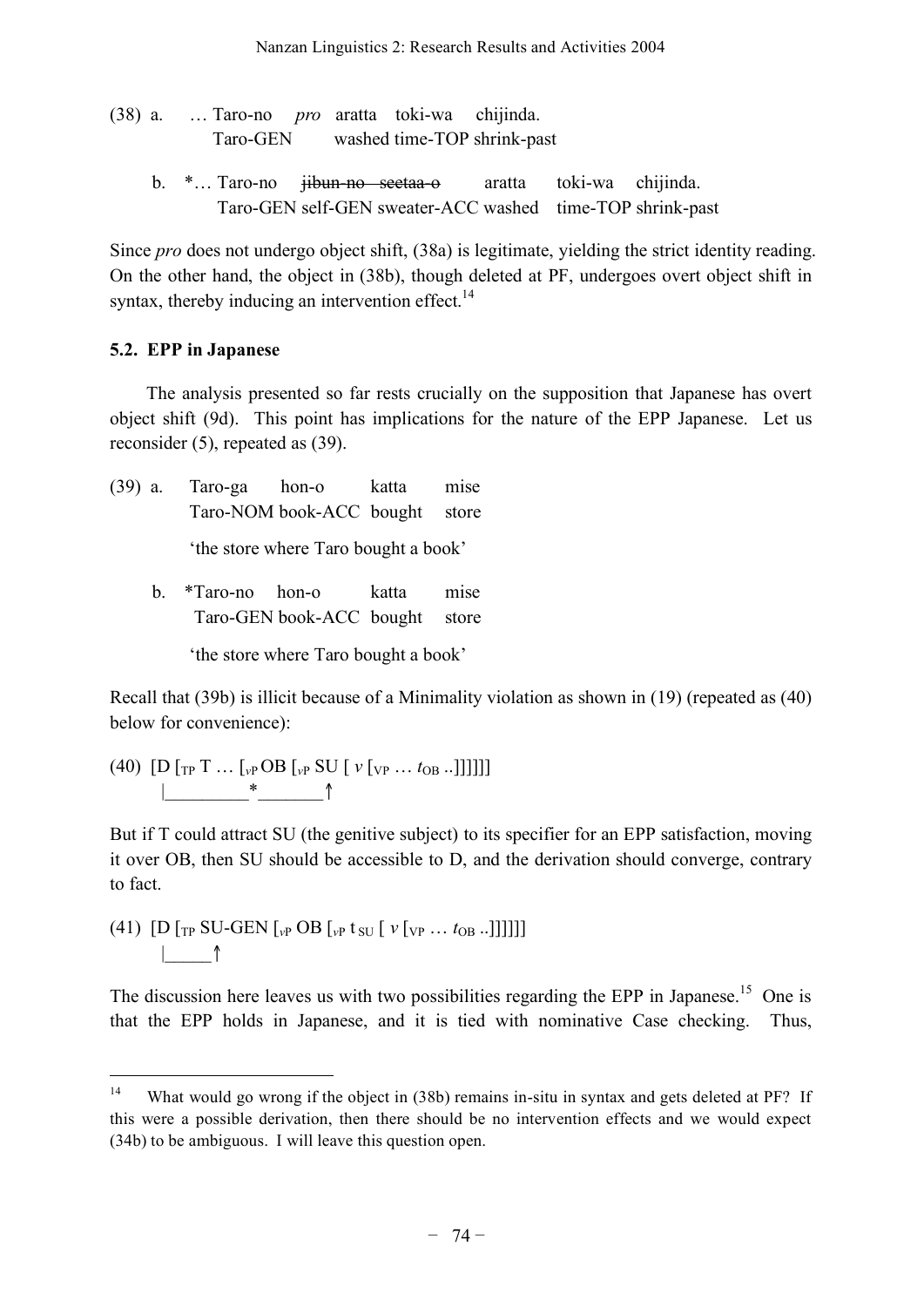nominative subject must move to the spec of TP in overt syntax, whereas genitive subject cannot. The latter may stay *v*P internally (see Miyagawa (1993) and Watanabe (1996)) as shown in (42a) and is licensed by AGREE, or it may move to the spec of DP in overt syntax (42b) (see Ochi 2001).

- (42) a.  $\left[\int_{\text{DP}} D \left[\int_{\text{TP}} T \left[\int_{\text{VP}} SU\text{-}GEN \left[\int \int_{\text{VP}} \ldots \right]\right]\right]\right]$  $\uparrow$   $\uparrow$ 
	- b.  $[pP SU-GEN [D [TP [VP] [VP] [VP] ...]]]]]$  $\uparrow$

An alternative possibility is that the EPP is absent in Japanese. If this proves to be correct, the basic word order of Japanese is actually OSV (derived by overt object shift), and SVO order is derived by an optional movement such as scrambling. I will tentatively adopt the first hypothesis and assume that Japanese (nominative) subject is located in the spec of TP in overt syntax.

# **5.3. Object Shift and Floating Numeral Quantifiers**

Finally, let us turn to an argument offered in the literature that goes against overt object shift in Japanese. It involves floating numeral quantifiers (FNQ).

(43) a. Kodomo-ga san-nin mikan-o tabeta. children-NOM three-CLorange-ACC ate 'Three children ate an orange/oranges.' b. Taro-ga mikan-o san-ko tabeta. Taro-NOM orange-ACC three-CL ate 'Taro ate three oranges.'

The syntax of FNQ has received a great amount of attention in the generative literature, and most of the works assume in one form or another that there is a tight locality condition governing the FNQ and its associate DP argument. Miyagawa (1989), for instance, characterizes the relevant locality requirement in terms of a mutual c-command condition. Other scholars such as Kamio (1983) and Kawashima (1998) propose that the FNQ and its

(i) a. Taro-no eigo-no hon Taro-GEN English-GEN book

'Taro's book of English'

b. \*Eigo-no Taro-no hon English-GEN Taro-GEN book

<sup>&</sup>lt;sup>15</sup> The following discussion assumes that genitive phrase cannot undergo scrambling (see Saito 1985). Note the ungrammaticality of (ib) below: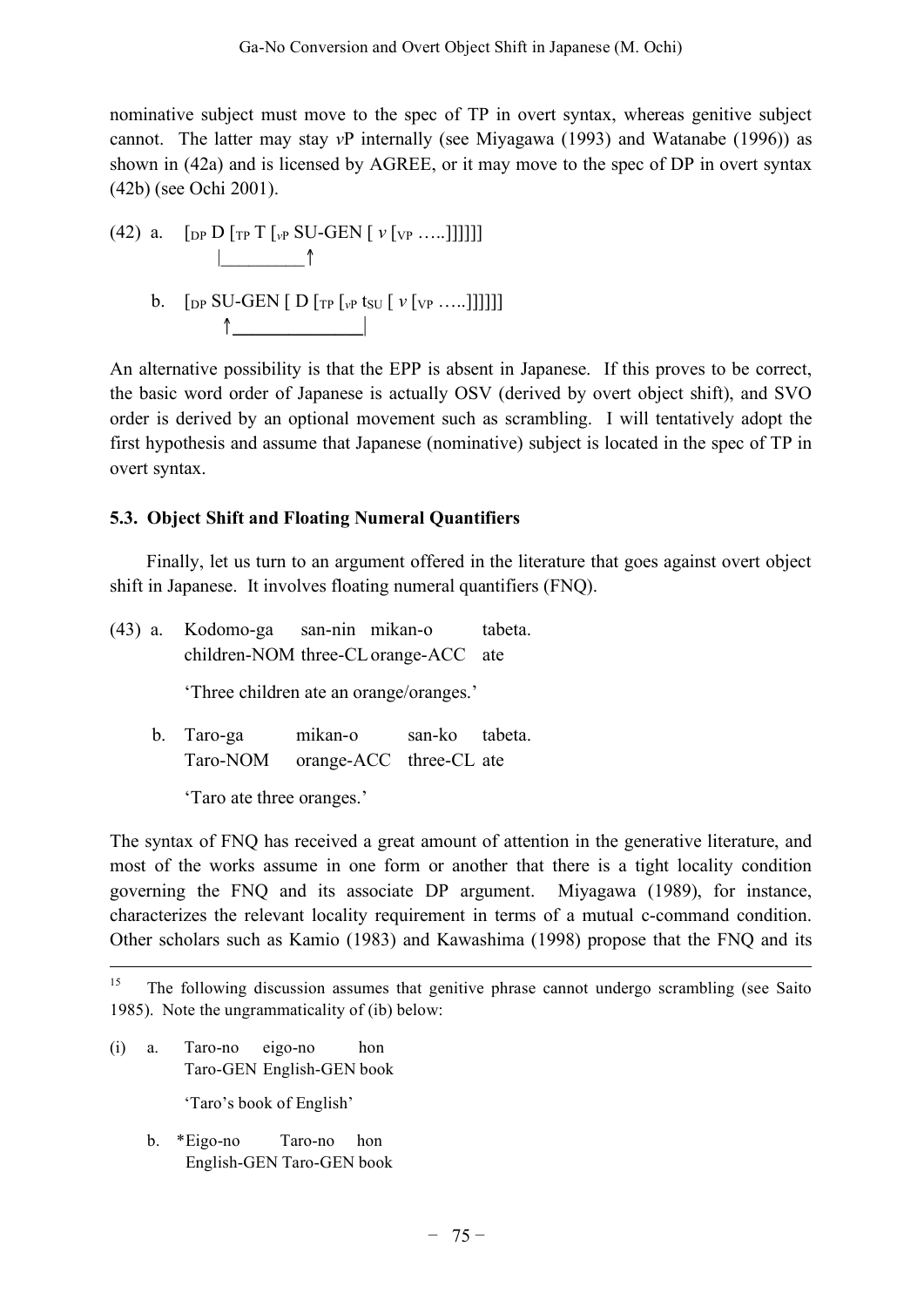associate start out as a single constituent. Let us provisionally adopt the single constituent hypothesis.

Of our concern is the fact, due originally to Haig (1980) and Kuroda (1980), that the subject cannot be separated from the subject FNQ by the direct object, as shown in (44b).

(44) a. Kodomo-ga (kinoo) san-nin hon-o katta. children-NOM yesterday three-CL book-ACC bought 'Three children bought a book/books.' b. \*Kodomo-ga hon-o san-nin katta. children-NOM book-ACC three-CL bought

'Three children bought a book/books.'

c. Hon-o Taro-ga san-satsu katta. book-ACC Taro-NOM three-CL bought 'Taro bought three books.'

As shown in (44c), the object and the object FNQ do not have this limitation, as they can be separated from each other by the subject. In short, there is a subject-object asymmetry in Japanese with respect to the distribution of FNQs.

Let us look at the paradigm more carefully. Grammaticality of (44c) shows that the locality requirement of the object FNQ can take advantage of the object trace.

(45) Honi-o Taro-ga *t*<sup>i</sup> san-satsu katta. book-ACC Taro-NOM three-CL bought

A question then arises as to why (44b) cannot resort to structures of the following sort:

(46)  $\lceil \text{TP} \text{ children}_i\text{-NOM} \rceil$  *v*  $\lceil \text{v} \rceil$  *book*<sub>i</sub> $\lceil \text{ACC} \rceil$  *x*  $\lceil \text{v} \rceil$  *x*  $\lceil \text{V} \rceil$  *x*  $\lceil \text{v} \rceil$  *x*  $\lceil \text{real} \rceil$  *llll* 

In (46), the object shifts to the spec of *v*P, and the subject moves out of *v*P. If this is a possible structure, the locality requirement of the FNQ should be satisfied by the subject trace and the sentence should be ruled in. Consideration of this point led authors like Ura (1996) and Watanabe (1996) to conclude that Japanese does not have overt object shift (i.e., overt movement of direct object to a Case position). Therefore, proponents of the overt object shift in Japanese, including me, must say something about this issue.

I think that the theory of floating quantifiers (FQ) developed by Bošković (2004) offers an answer. Elaborating on Sportiche's (1988) analysis of FQs in English and French, Bošković (2004) argues that a FQ cannot be stranded in a θ-position. According to Bošković,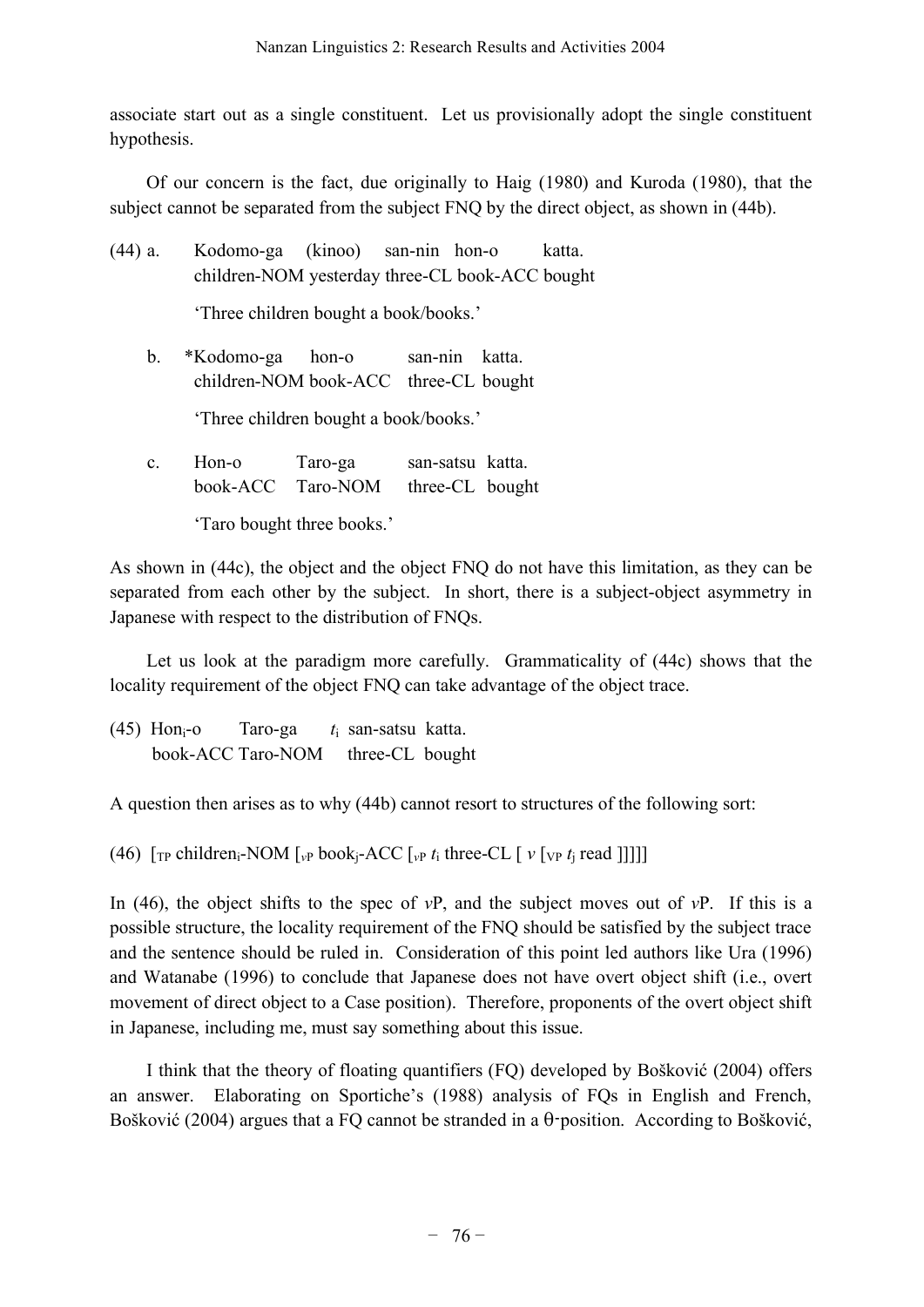this prohibition is responsible for the ungrammaticality of examples like (47b), which has been an outstanding problem for Sportiche's (1988) theory.

- (47) a. The childreni have  $t_i$  all been scolded  $t_i$ .
	- b. \*The children<sub>i</sub> have  $t_i$  been scolded  $t_i$  all.

As briefly discussed in Bošković (2004), the same logic should apply to (46). In this structure, the FNQ is stranded in a θ-position, which is the source of ungrammaticality. By contrast, (44a) has the FNQ preceding the shifted object. It is plausible to suppose that there are intermediate (non- $\theta$ ) positions through which the subject moves, stranding the FQ, as illustrated below.

(48)  $\lbrack \lbrack \rbrack_{TP}$  children<sub>i</sub>-NOM  $\lbrack \lbrack \rbrack_{XP}$  t<sub>i</sub> three-CL  $\lbrack \lbrack \lbrack \rbrack_{VP}$  book<sub>i</sub>-ACC  $t_i$   $\lbrack \lbrack \rbrack_{VP}$  read ]]]]

Thus, once the analysis in Bošković (2004) is adopted, traditional paradigms like that in (44) cease to be a problem for the overt object shift hypothesis for Japanese, and in fact become quite consistent with it.

Let us end this subsection with a comment about an issue that arises from the foregoing discussion. Bošković's (2004) analysis seems to be at odds with Hasegawa's (1993) proposal that the FNQ forces its associate DP to reconstruct. Consider the following data (taken from Ueda (2004)):

| (49) a. | San-nin-no gakusei-o dono sensei-mo sidooshiteiru.<br>3-CL-GEN student-ACC every teacher<br>supervise                 |  |  |  |  |
|---------|-----------------------------------------------------------------------------------------------------------------------|--|--|--|--|
|         | There are three students who are supervised by every teacher.<br>'Each of the teachers supervises three students.'    |  |  |  |  |
| $b_{-}$ | Gakusei-o san-nin dono sensei-mo sidooshiteiru.<br>student-ACC 3-CL every teacher supervise                           |  |  |  |  |
|         | **There are three students who are supervised by every teacher.'<br>'Each of the teachers supervises three students.' |  |  |  |  |

(49a) has a non-floating version of the NQ inside the scrambled object. Not surprisingly, the sentence is ambiguous. (49b) shows that the scrambled FNQ presents a different picture. In this case, the sentence does not have the reading in which the scrambled object takes wider scope although the object FNQ and the object are preposed. Based on paradigms like this and others, Hasegawa (1993) proposes that the FNQ + its associate DP takes scope at a  $\theta$ -position of the associate DP. Scopewise, then, (49b) is on a par with its non-scrambled version shown in (50), which is also unambiguous.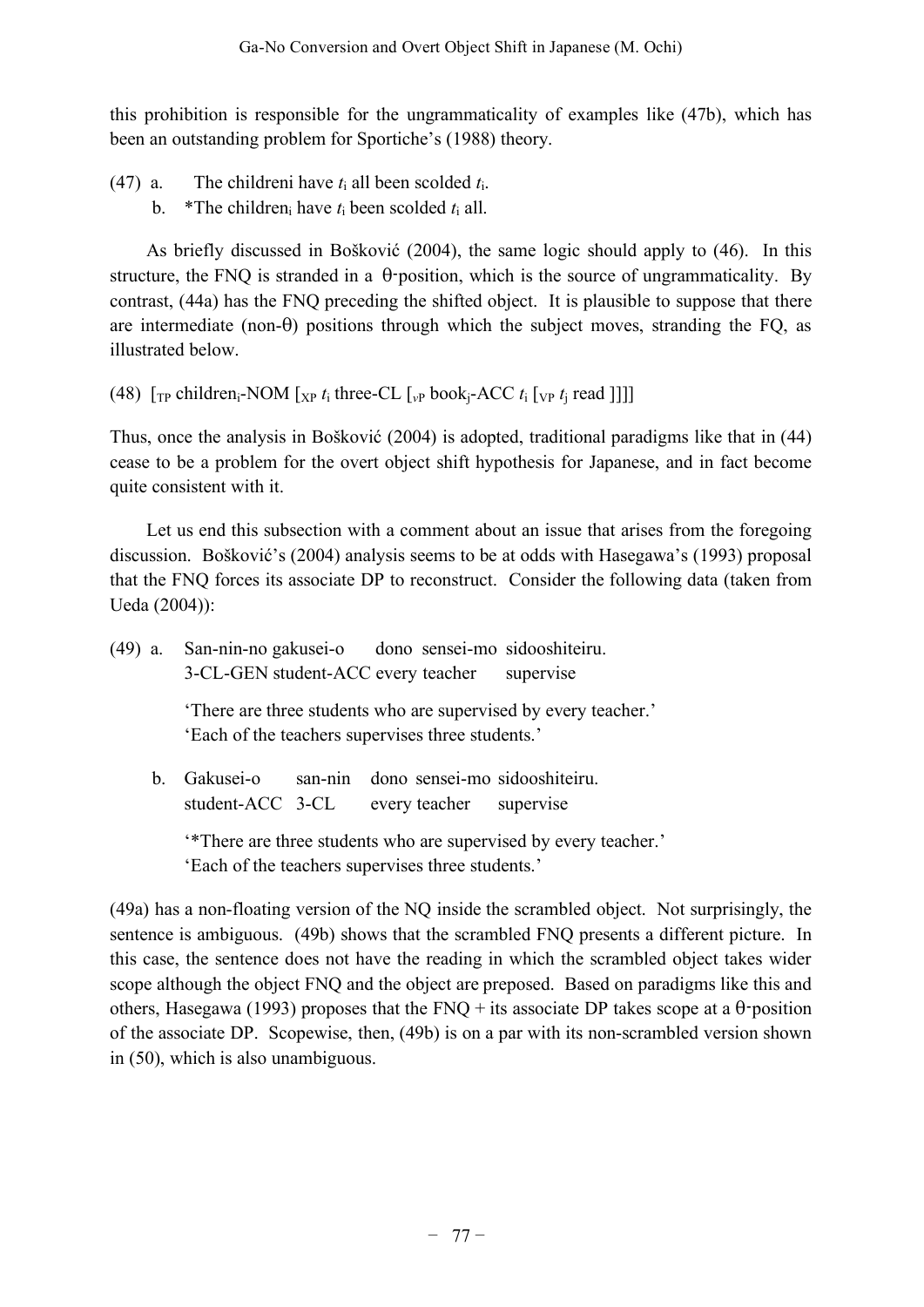(50) Dono sensei-mo gakusei-o san-nin sidooshiteiru. every teacher student-ACC 3-CL supervise

'\*There are three students who are supervised by every teacher.'

'Each of the teachers supervises three students.'

We can now see that there is a potential conflict. Hasegawa shows that the FNQ forces reconstruction of its associate DP. Bošković argues that the F(N)Q cannot be associated with (or, more precisely, stranded at) the base position of the associate DP.

This may bring us to the conclusion that the FNQ forces reconstruction but this reconstruction targets only an intermediate position of the chain of the associate DP. This is quite consistent with the proposal made by Johnson and Tomioka (1997), who argue that scope reconstruction of an argument DP cannot target a θ-position but only an intermediate position of the argument chain.

### **6. Conclusion**

To conclude, I have argued in this paper that the overt object shift hypothesis for Japanese offers a simple and coherent explanation for the transitivity restriction imposed on GNC. Simply put, the object cannot be present with the genitive subject because of the (defective) intervention effect created by the shifted object. A lot more needs to be said and done to evaluate this hypothesis properly but let me stress that success of the proposed analysis would entail non-trivial theoretical consequences for Japanese syntax as well as for the theory of UG. For instance, the fact that the object in Japanese always shifts to the spec of *v*P, a canonical accusative Case checking position, strongly indicates that accusative Case in Japanese is a structural Case, contrary to the proposals of Takahashi (1993) and Takano (1998). My analysis also leads to the views that DP is a phase, and that equidistance is part of the UG, but calculation of this principle is confined to a very local domain of a syntactic derivation.

# **7. References**

Bedell, G. (1972) "On *no*," *UCLA Papers in Syntax 3: Studies in East Asian Syntax*, 1-20.

Bošković, Ž. (2002) "A-movement and the EPP," *Syntax* 5, 167-218.

Bošković, Ž. (2004) "Be Careful Where You Float Your Quantifiers," *Natural Language & Linguistic Theory* 22, 681-742.

Bresnan, J. (1991) "Locative Case vs. Locative Gender," in *Proceedings of the Seventeenth Annual Meeting of BLS*, Berkeley Linguistics Society, Berkeley, California, 53-68.

Chomsky, N. (1986) *Barriers*, MIT Press, Cambridge, Mass.

Chomsky, N. (2000) "Minimalist Inquiries: the Framework," in R. Martin, D. Michaels, & J. Uriagereka, eds., *Step By Step: Essays on Minimalism in Honor of Howard Lasnik*, MIT Press, Cambridge, Massachusetts, 89-155.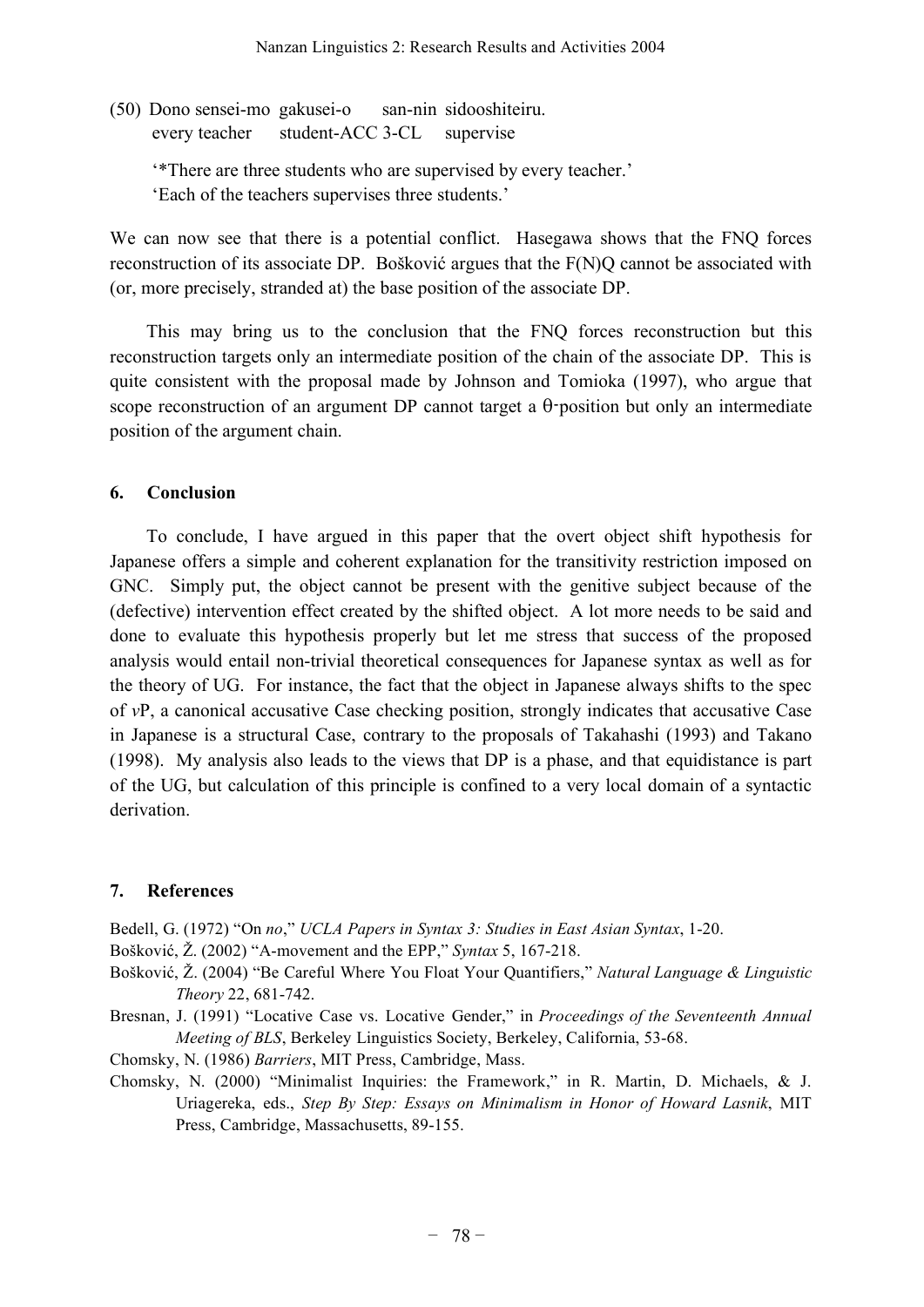- Chomsky, N. (2001) "Derivation by Phase," in M. Kenstowicz, ed., *Ken Hale: A Life in Language*, MIT Press, Cambridge, Massachusetts, 1-52.
- Chomsky, N. and H. Lasnik (1993) "Principles and Parameters Theory," in J. Jacob, A. von Stechow, W. Sternefeld, and T. Vennemann, eds., *Syntax: An International Handbook of Contemporary Research*, de Grutyer, Berlin.
- Conway, L. (1996) "NPs in Disguise," unpublished ms., University of Connecticut, Storrs.
- Culicover, P. and M. Rochemont (1992) "Adjunct Extraction from NP and the ECP," *Linguistic Inquiry* 23, 496-501.
- Fukui, N. (1995) *Theory of Projection in Syntax*, CSLI Publications, Stanford, California.
- Grohmann, K. K., J. Drury, and J. C. Castillo (2000) "No more EPP," in *WCCFL 19: Proceedings of the 19th West Coast Conference on Formal Linguistics*, Cascadilla Press, Somerville, MA, 153-166.
- Haig, J., H. (1980) "Some Observations on Quantifier Floating in Japanese," *Linguistics* 18, 1065- 1083.
- Heim, I. and A. Kratzer (1998) *Semantics in Generative Grammar*, Blackwell.
- Harada, S.-I. (1971) "Ga-No Conversion and Ideolectal Variations in Japanese," *Gengo Kenkyuu* 60, 25-38.
- Hasegawa, N. (1993) "Floating Quantifiers and Bare NP Expressions," in N. Hasegawa, ed., *Japanese Syntax in Comparative Grammar*, Kuroshio Publishers, Japan, 115-145.
- Hiraiwa, K. (2000) "On Nominative-Genitive Conversion," in *MIT Working Papers in Linguistics* 39, MITWPL, 66-123.
- Huang, C.-T. J. (1982) *Logical Relations in Chinese and the Theory of Grammar*, Ph.D. dissertation, MIT.
- Johnson, K. (1991) "Object Positions," *Natural Language & Linguistic Theory* 9, 577-636.
- Johnson, K. and S. Tomioka (1997) "Lowering and Mid-Size Clauses," in *Proceedings of the Tübingen Workshop on Reconstruction*, Universität Tübingen, 177-198.
- Kamio, A. (1983) "Meishiku-no Koozoo [The Structure of Noun Phrases]," in K. Inoue, ed., *Nihongono Kihonkoozoo [The Basic Structure of Japanese]*, Sanseido, Tokyo.
- Kawashima, R. (1998) "The Structure of Extended Nominal Phrases: The Scrambling of Numerals, Approximate Numerals, and Quantifiers in Japanese," *Journal of East Asian Linguistics* 7, 1-26.
- Kayne, R. (1994) *The Antisymmetry of Syntax*, MIT Press, Cambridge, Massachusetts.
- Kim, S.-W. (1999) "Sloppy/Strict Identity, Empty Objects, and NP Ellipsis," *Journal of East Asian Linguistics* 8, 255-284.
- Koizumi, M. (1995) *Phrase Structure in Minimalist Syntax*, Ph.D. dissertation, MIT.
- Kuno, S. (1973) *The Structure of Japanese Language*, MIT Press, Cambridge, Massachusetts.
- Kuroda, S.-Y. (1980) "Bun Kouzou no Hikaku [The Ccmparison of Sentence Structures]," in T, Kunihiro, ed., *Niti-Eigo Hikaku Kouza 2: Bunpou [Lectures on Japanese-English Comparative Studies 2: Grammar]*, Taisyukan, Tokyo, 23-61.
- Kuroda, S.-Y. (1988) "Whether We Agree or Not: A Comparative Study of English and Japanese," *Linguisticae Investigationes* 12, 1-47.
- Kuroda, S.-Y. (1992) *Japanese Syntax and Semantics*, Kluwer Academic Publishers.
- Lasnik, H. (1999a) "Chains of Arguments," in S. Epstein and N. Hornstein, eds., *Working Minimalism*, MIT Press, Cambridge, Massachusetts, 189-216.
- Lasnik, H. (1999b) "On Feature Strength: Three Minimalist Approaches to Overt Movement," *Linguistic Inquiry* 30, 197-218.
- Miyagawa, S. (1989) *Syntax and Semantics 22: Structure and Case Marking in Japanese*, Academic Press, San Diego.